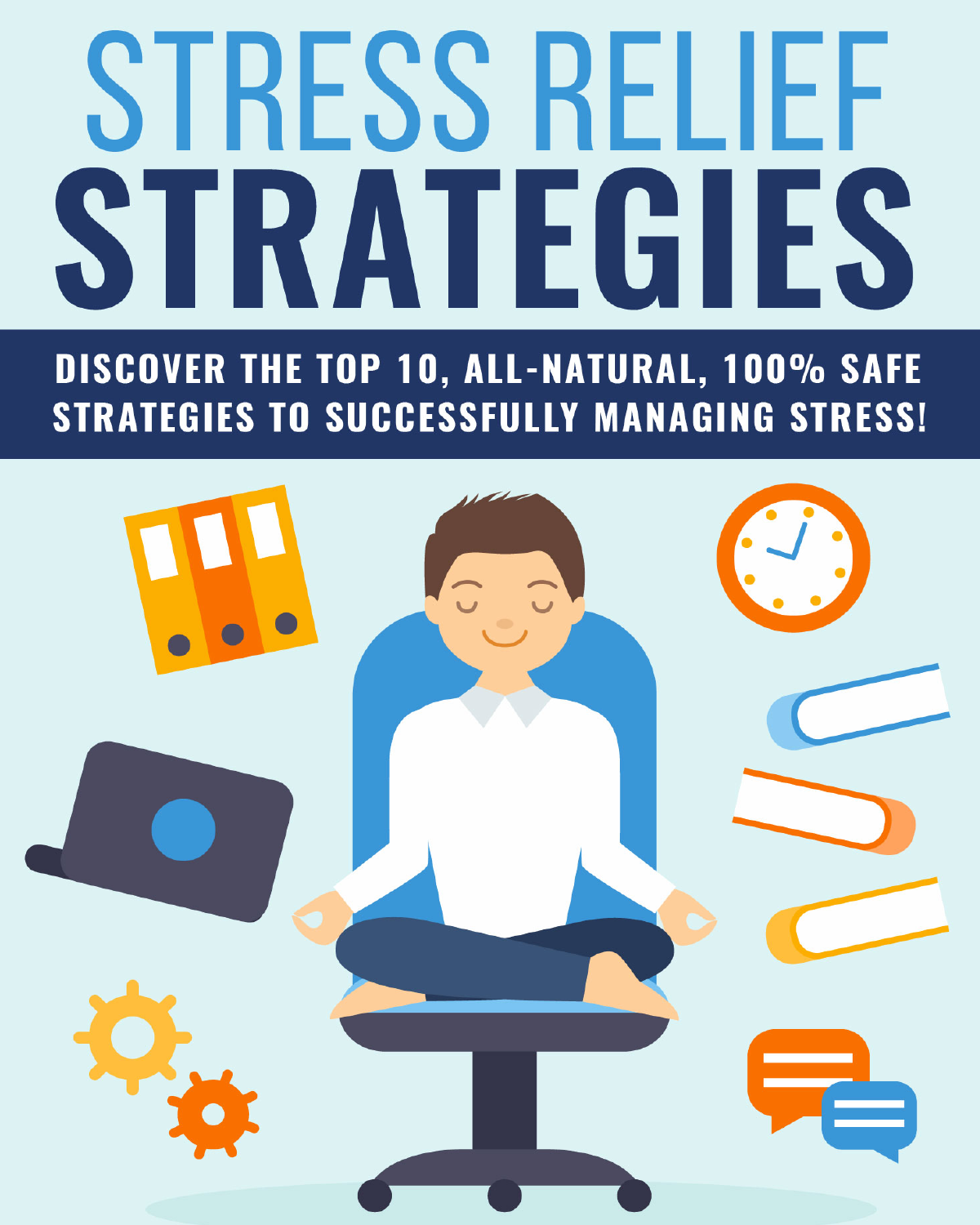**Copyright ©** All rights reserved worldwide.

**YOUR RIGHTS:** This book is restricted to your personal use only. It does not come with any other rights.

**LEGAL DISCLAIMER:** This book is protected by international copyright law and may not be copied, reproduced, given away, or used to create derivative works without the publisher's expressed permission. The publisher retains full copyrights to this book.

The author has made every reasonable effort to be as accurate and complete as possible in the creation of this book and to ensure that the information provided isfree from errors; however, the author/publisher/ reseller assumes no responsibility for errors, omissions, or contrary interpretation of the subject matter herein and does not warrant or represent at any time that the contents within are accurate due to the rapidly changing nature of the Internet.

Any perceived slights of specific persons, peoples, or organizations are unintentional.

The purpose of this book is to educate and there are no guarantees of income, sales or results implied. The publisher/author/reseller can therefore not be held accountable for any poor results you may attain when implementing the techniques or when following any guidelines set out for you in this book.

Any product, website, and company names mentioned in this report are the trademarks or copyright properties of their respective owners. The author/publisher/reseller are not associated or affiliated with them in any way. Nor does the referred product, website, and company names sponsor, endorse, or approve this product.

**COMPENSATION DISCLOSURE:** Unless otherwise expressly stated, you should assume that the links contained in this book may be affiliate links and either the author/publisher/reseller will earn commission if you click on them and buy the product/service mentioned in this book. However, the author/publisher/reseller disclaim any liability that may result from your involvement with any such websites/products. You should perform due diligence before buying mentioned products or services.

This constitutes the entire license agreement. Any disputes or terms not discussed in this agreement are at the sole discretion of the publisher.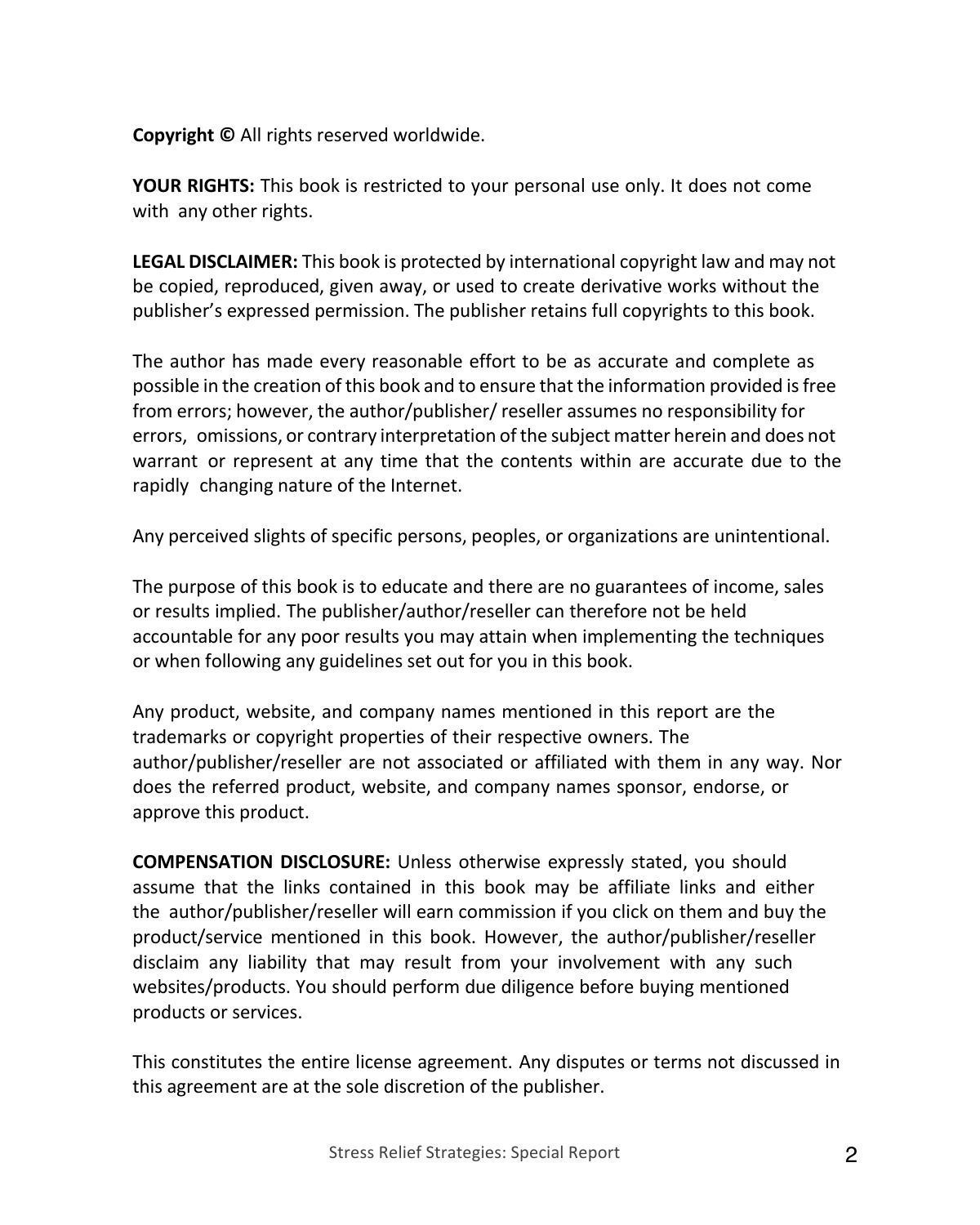### **Table of Contents**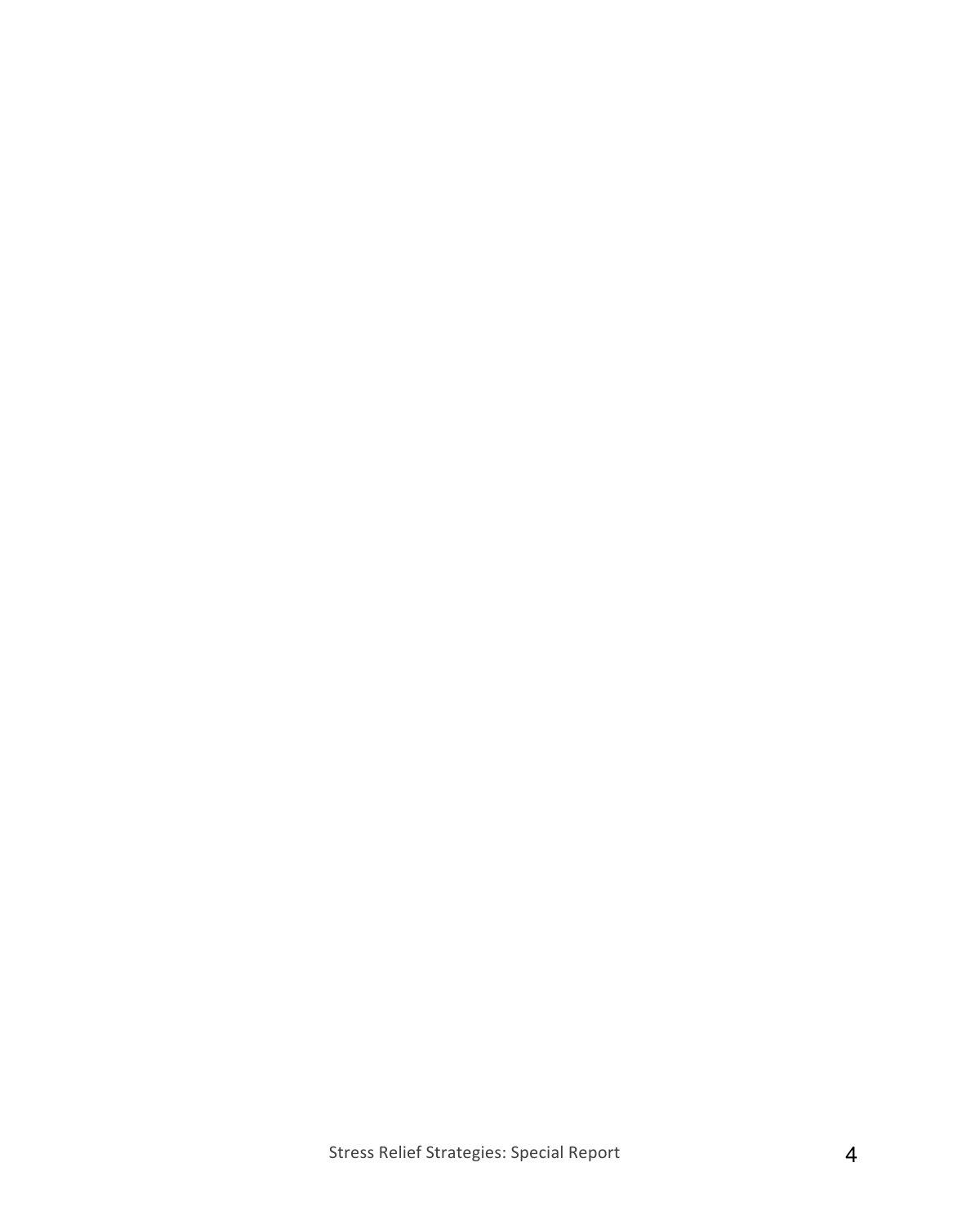#### **Introduction**

Everyone deals with some form of stress in their life, and it's not always easy to find relief. Family and work obligations, personal goals, financial issues; it can seem never-ending.

But here's the good news: there are simple ways to effectively manage your stress levels so that they never get to a point where you find yourself crippled by it.

Sure, there's no possible way to avoid stress entirely. But there are ways of learning to identify stress triggers, manage stress levels and cope with the stress and anxiety you simply can't avoid.

In this special report, we'll look at just some of the many ways you can improve the quality of your life by learning how to properly manage your stress levels.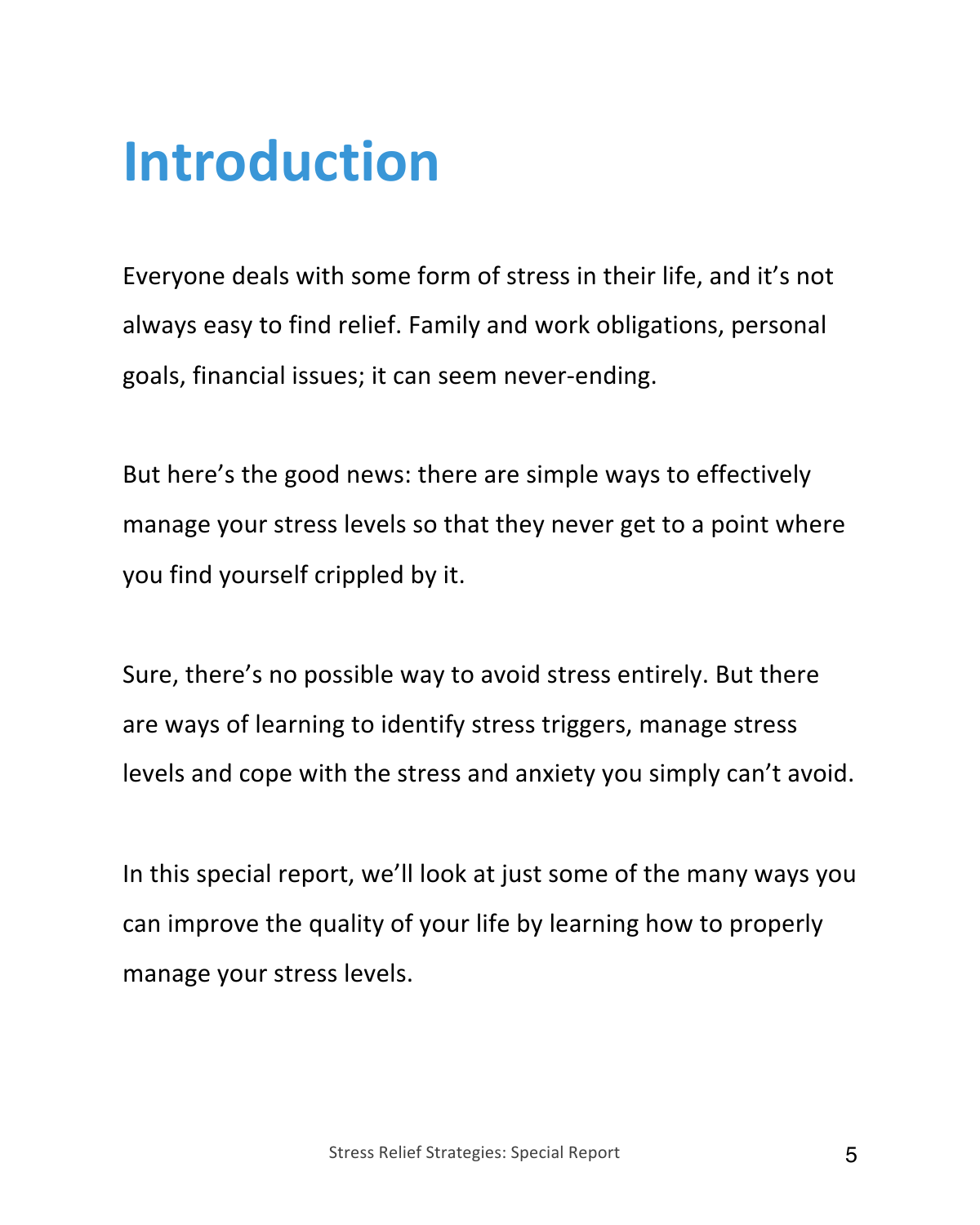Best of all, every method featured in this guide is based on 100% natural remedies and solutions.

Are you ready to finally learn how to quickly and efficiently manage your stress levels so you can live the life you deserve?

Let's begin!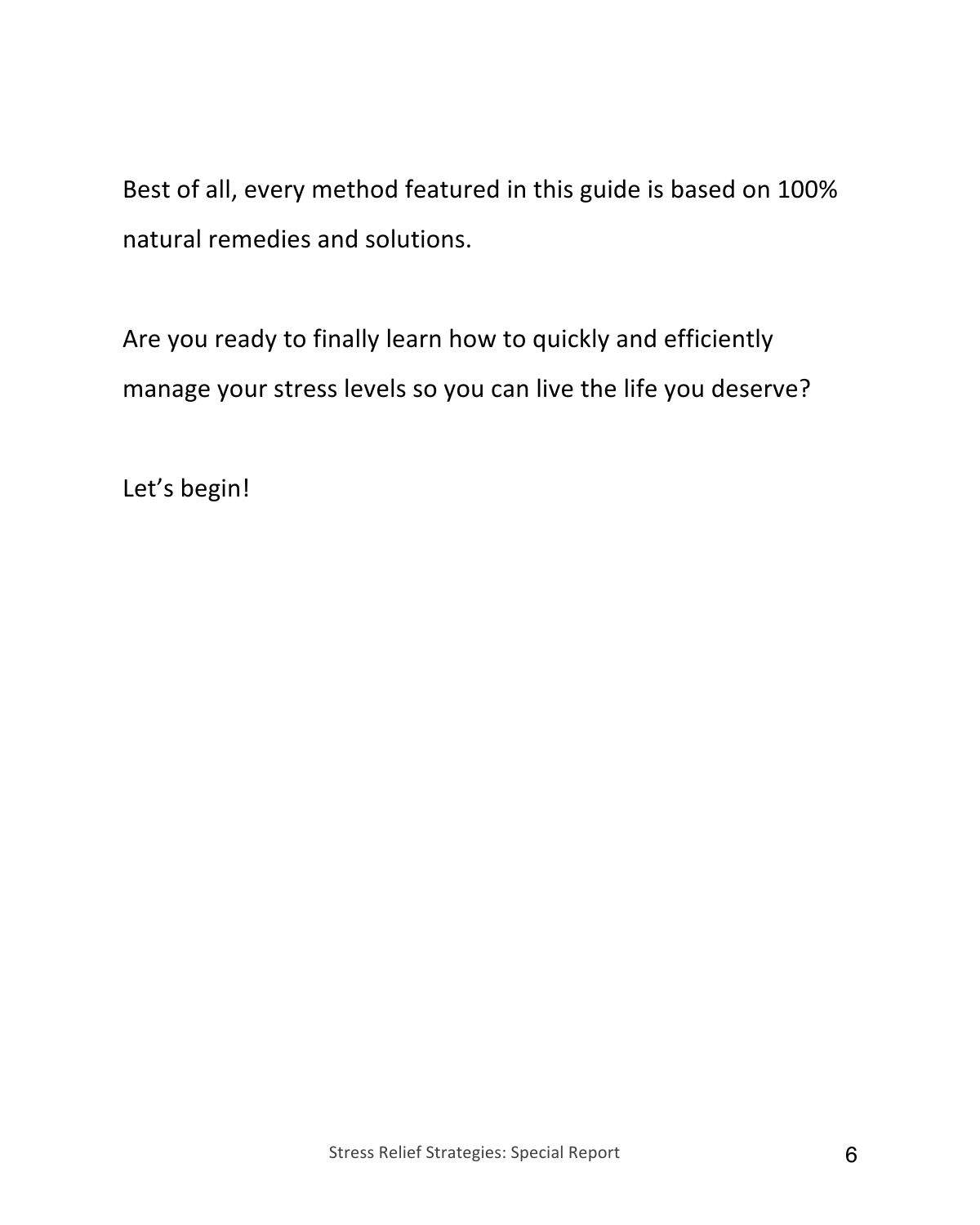#### **Tip #1: Get Active**

An easy, natural, yet incredibly powerful method of reducing stress is as simple as putting one foot in front of the other and increasing your day-to-day physical activity levels.

For those of us who spend a good amount of our time sitting behind a desk, getting in some exercise isn't always something we make time for – but it's an important component in resetting your mind and body, which will ultimately help you to minimize stress levels.

When you think of committing to a regular exercise routine, you might feel overwhelmed. After all, most of us live extremely busy lives and it's not always easy to find that extra time to squeeze in a work out.

But in truth, all it takes is 15 to 30-minutes a day, most days of the week, to see an increase in your overall mood and stress levels.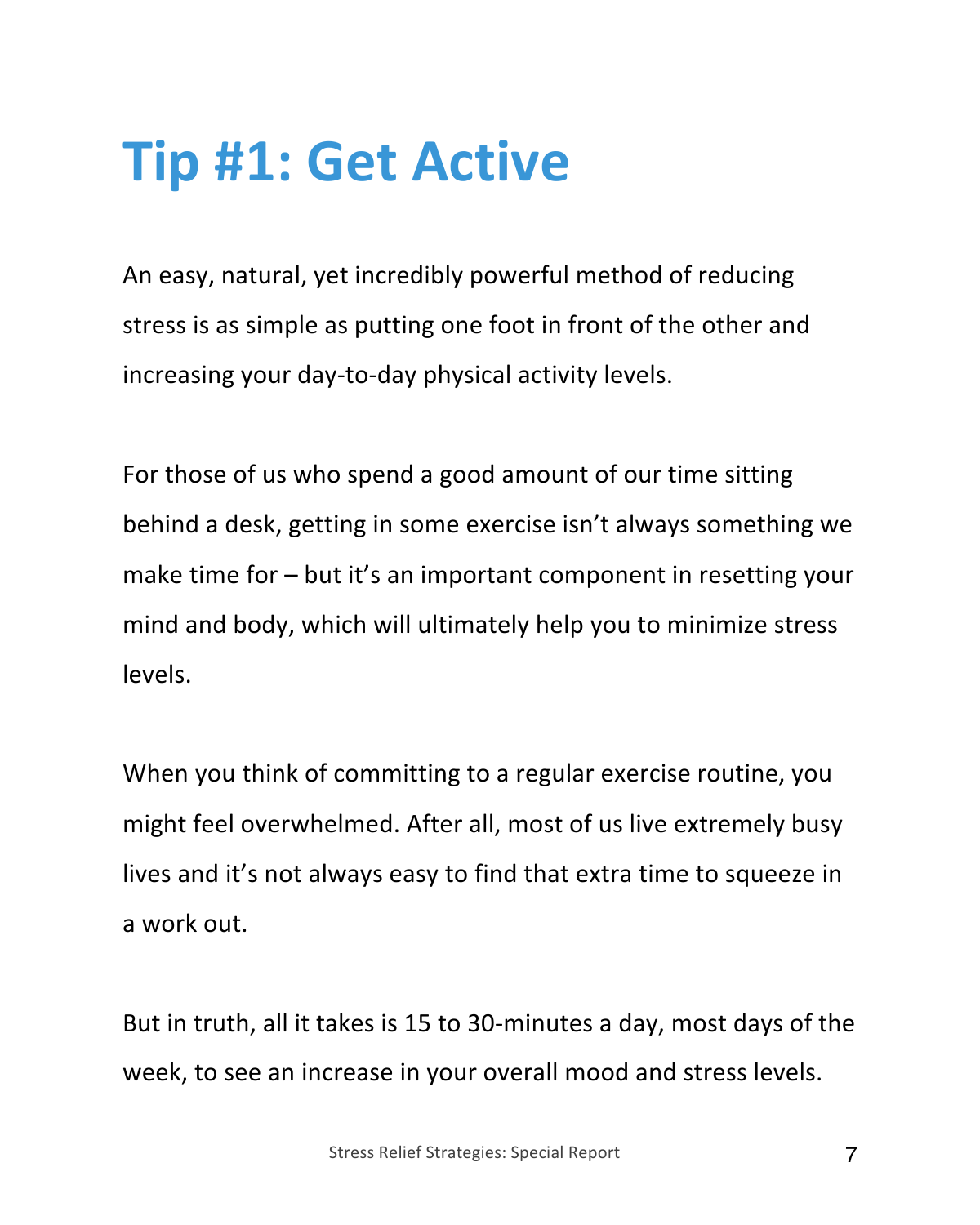Plus, there are simple ways to incorporate exercise into your existing lifestyle, such as purchasing a work desk that allows for adjustable height so that you can spend a few minutes every hour standing while working.

Every time we exercise, our bodies naturally release endorphins. These endorphins are hormones that travel throughout our body, giving us a boost of energy, and actively ridding the body of stress and anxiety.

To get an idea of just how much exercise can improve your mood by releasing these powerful endorphins, take 10 minutes and either walk or jog lightly in place.

Incorporating exercise into your life will also help with your stress levels if you're overweight, or suffering from other types of health problems. It's a win-win!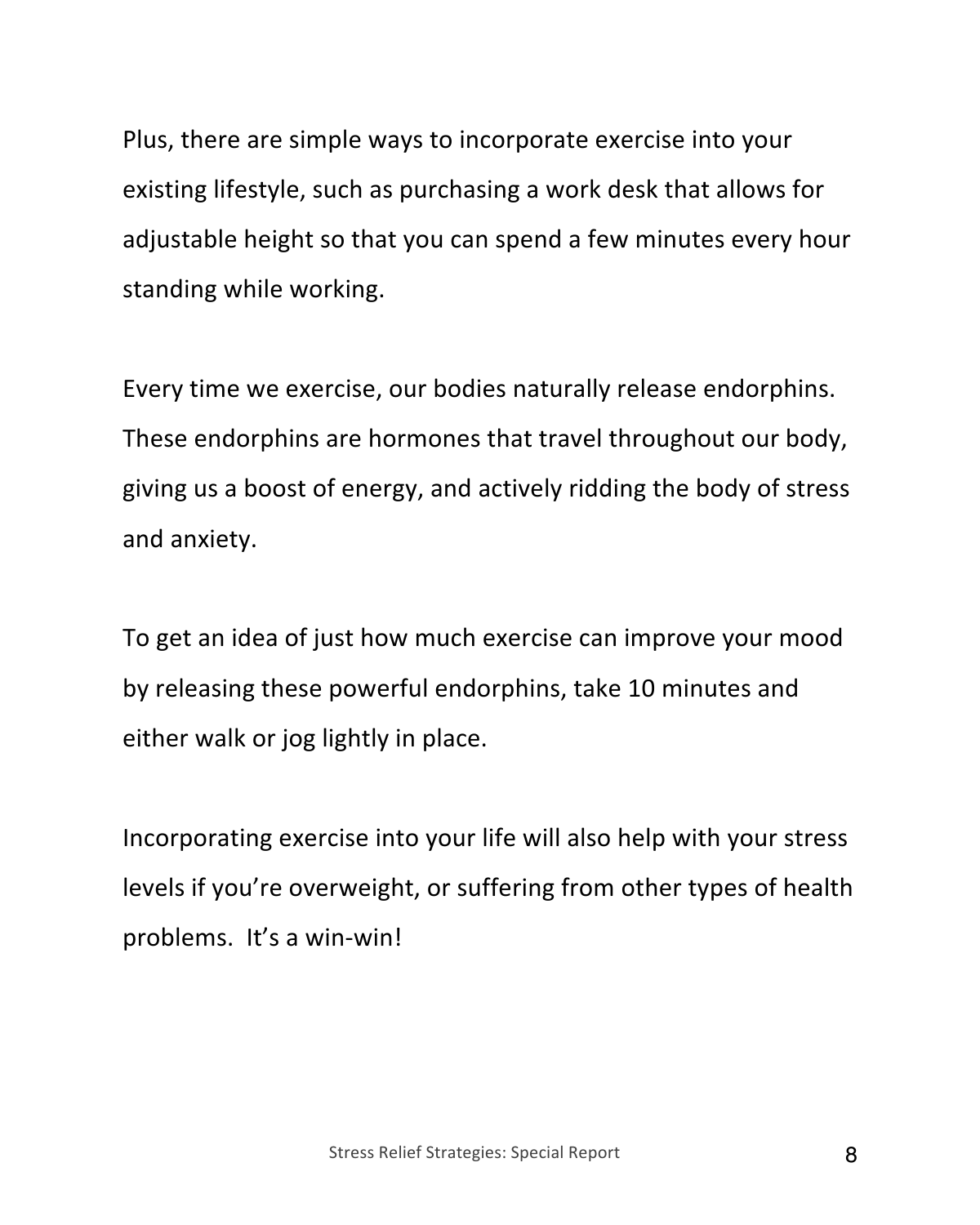Exercise contributes to a healthier lifestyle, thereby fighting obesity and helping your body perform at the top of its game.

If you're concerned about your weight, start by walking 20 minutes a day, and if necessary, break it up into 10 or even 5 minute sessions.

You'll be surprised at how much stress you'll relieve just with some basic exercise, and you may also lose some weight!

In addition to these benefits, exercise can also give you some much-needed alone time so that you can reset your mind and spirit.

Whether you're a parent with a full-time job outside of the home, a college student who is constantly surrounded by roommates, or you simply live a hectic, pressure-ridden lifestyle, everyone needs some time by themselves.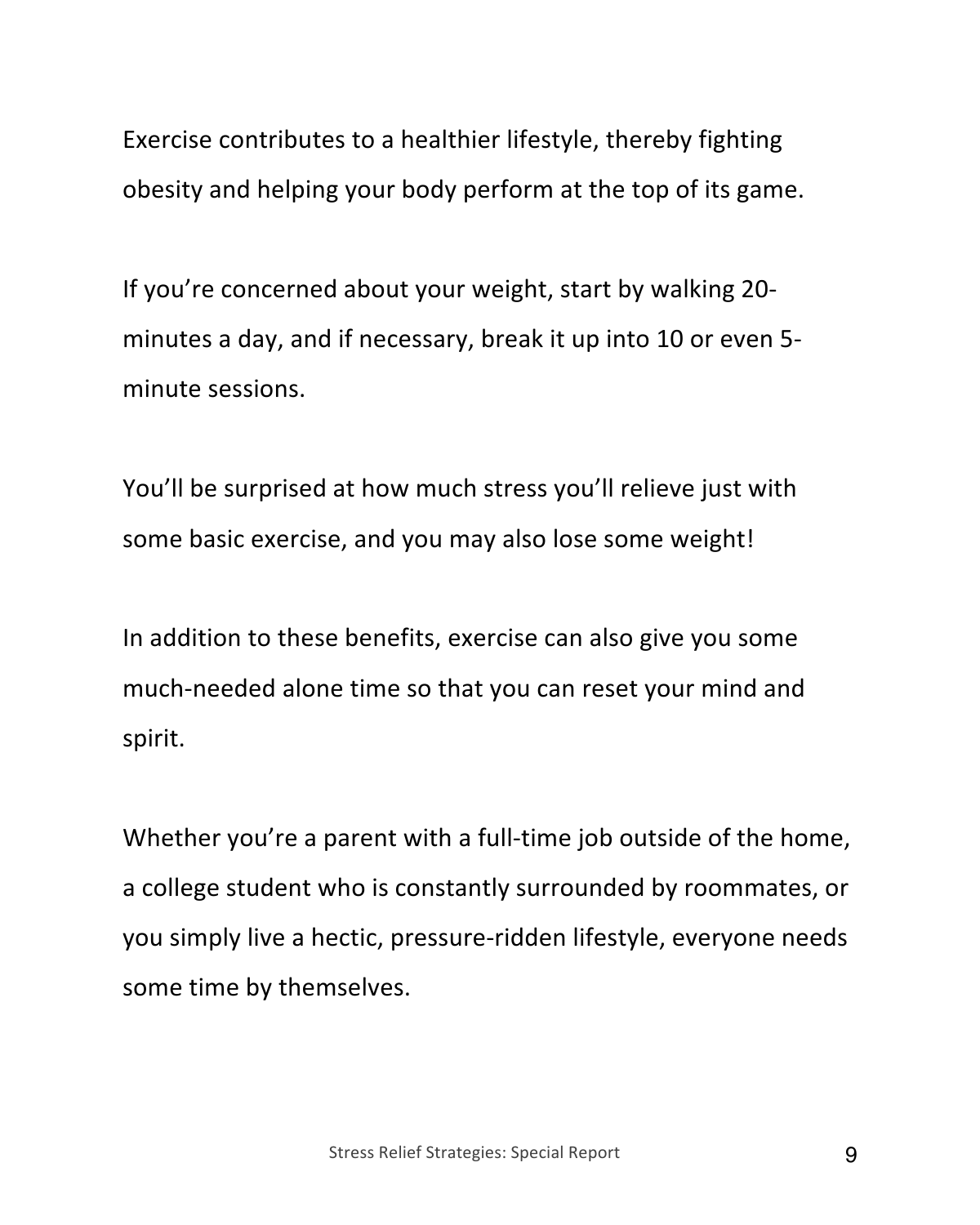Throw on some headphones and listen to your favorite podcast, or leave them at home and just workout in peace. You'll be amazed at how quickly your stress will subside just by giving yourself the opportunity to recharge.

Between releasing endorphins and getting away from it all, plus making a healthy lifestyle change, you'll find that exercise is a natural stress relief that everyone can benefit from. Give it a try!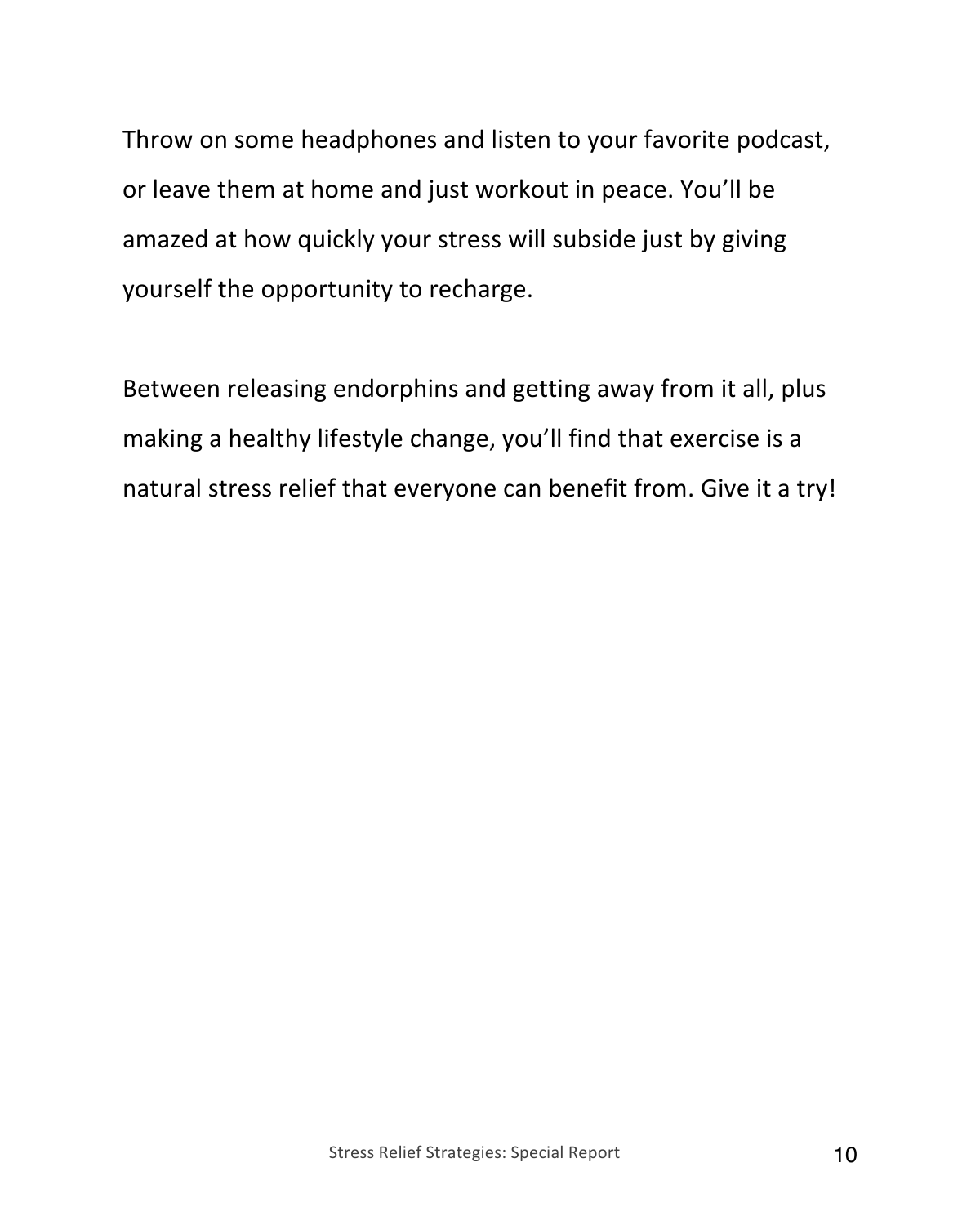## **Tip #2: Limit Incoming Noise**

Access to the Internet has brought a lot into our world: convenience, social networking, the ability to work from just about anywhere. But with it comes an extraordinary amount of stress.

Just think about the last time you sat down to watch your favorite television show. You were probably distracted by your mobile device, which means that you most likely didn't absorb everything that you watched.

And it's not your fault.

We've become almost numb to the sound of notifications going off on our phones and tablets, incoming emails, alerts and a myriad of other online signals that pull our attention in a hundred different directions.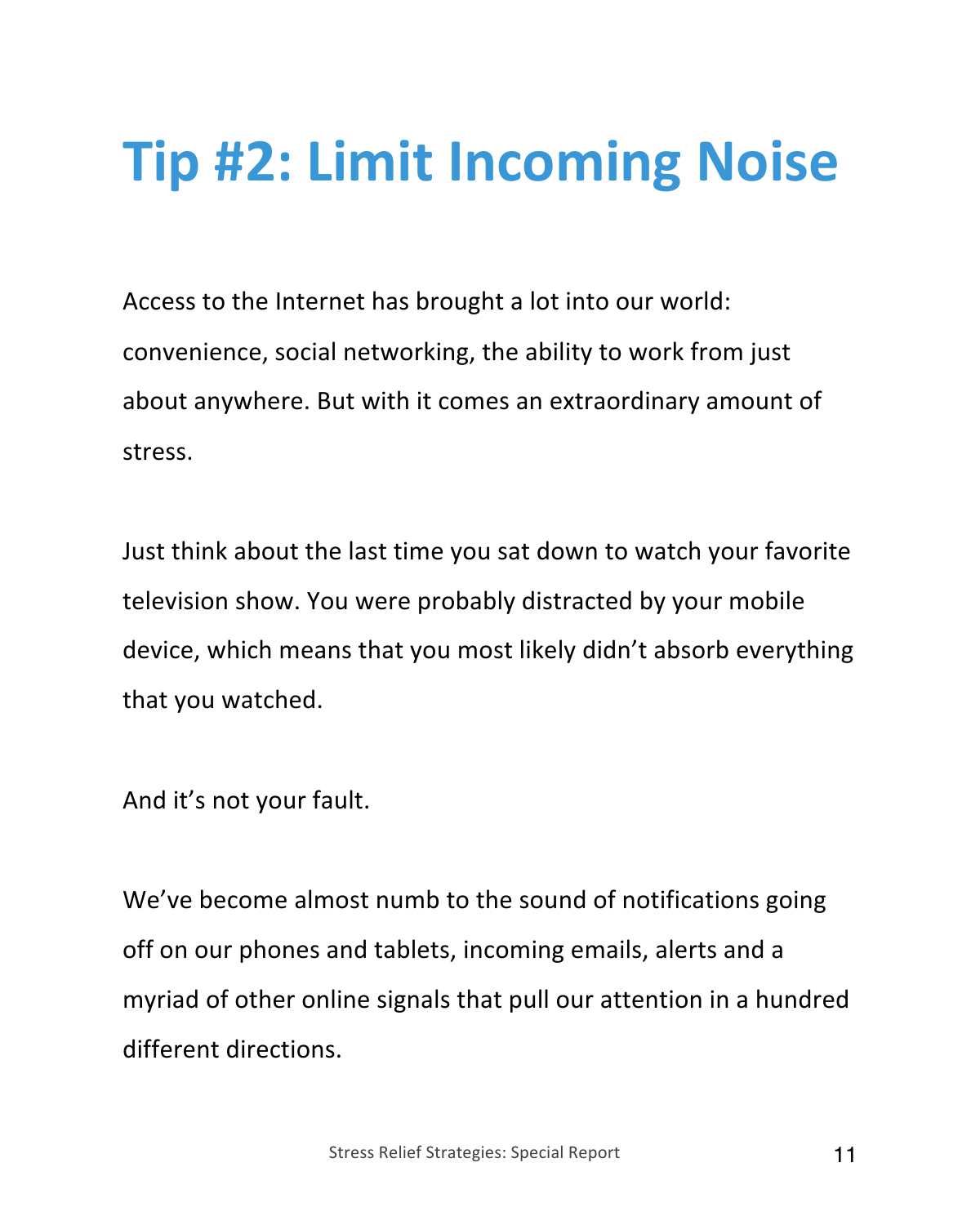If you work online, the constant incoming noise can leave you overwhelmed and stressed. You feel pressured to respond to customers quickly, or perhaps you're trying to manage several different businesses at once and find yourself constantly having to refocus your attention because you have so many things happening at once.

It's important to learn to cut out the noise, disconnect and recharge your mental and emotional batteries.

Not only will this help you manage stress levels by giving yourself a mental "time out", but ultimately, the downtime will boost creativity levels and help you run your business more efficiently!

The most important time to disconnect from the internet, however, is shortly before we go to bed.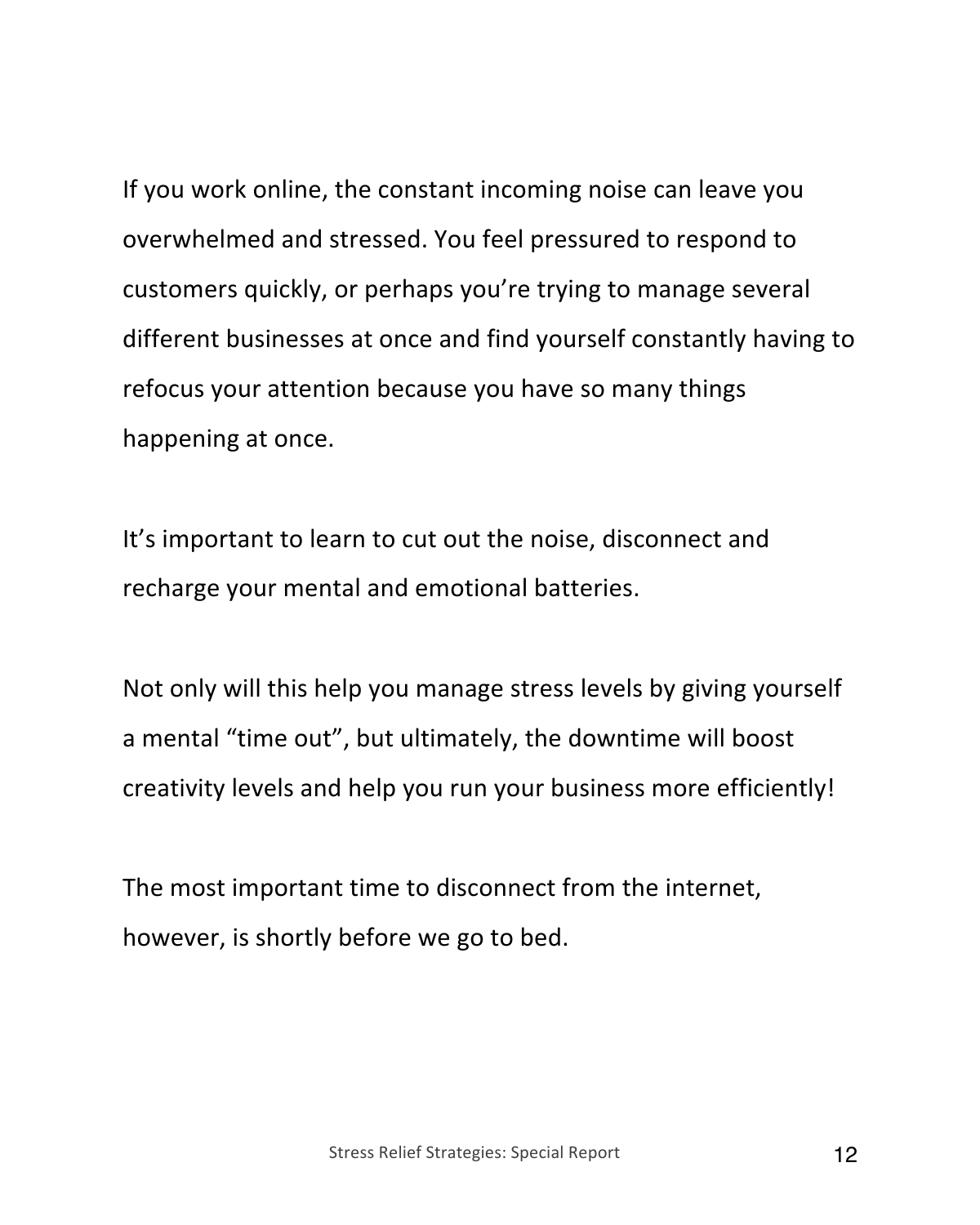Staring at a screen and scrolling has been linked to insomniarelated issues (which lead to high stress levels). For a good night's sleep, turn off all mobile devices about an hour before your bedtime.

Try reading a magazine or physical book, or watch some light TV. Do some type of activity that isn't too engaging but still somewhat stimulating so that your mind is able to stay focused while still being able to wind down and relax.

If you're concerned about someone not being able to get a hold of you in case of an emergency, then turn off your notifications in the settings section of your phone and tell people to only call you for emergencies beyond a certain time.

It's important to focus on your own personal down-time every day, even if it's just an extra hour away from the chaos of your business life. There's only so long you can move at a rapid pace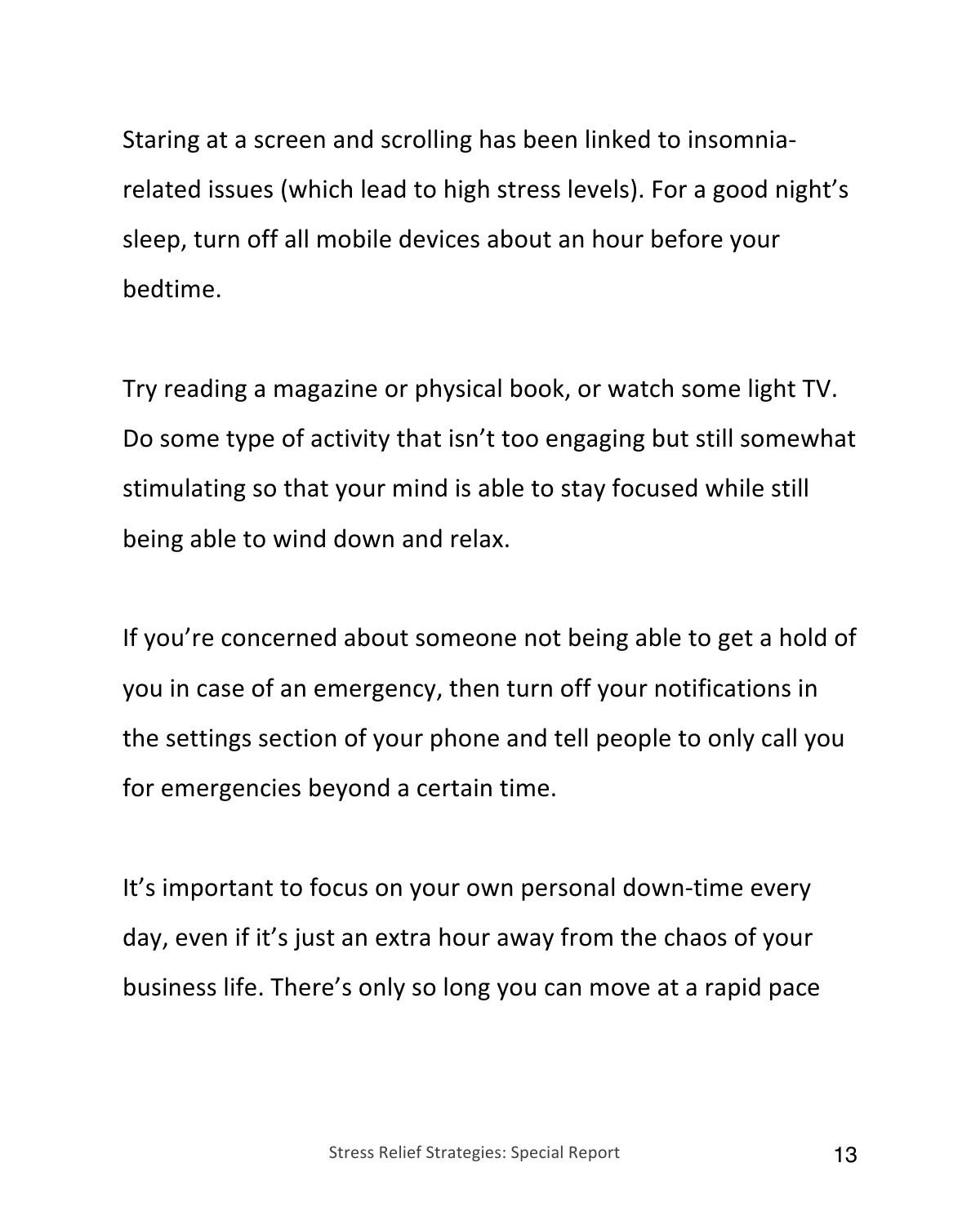before getting burn out, so learning to set a schedule and sticking to it will ensure you're always performing at your very best.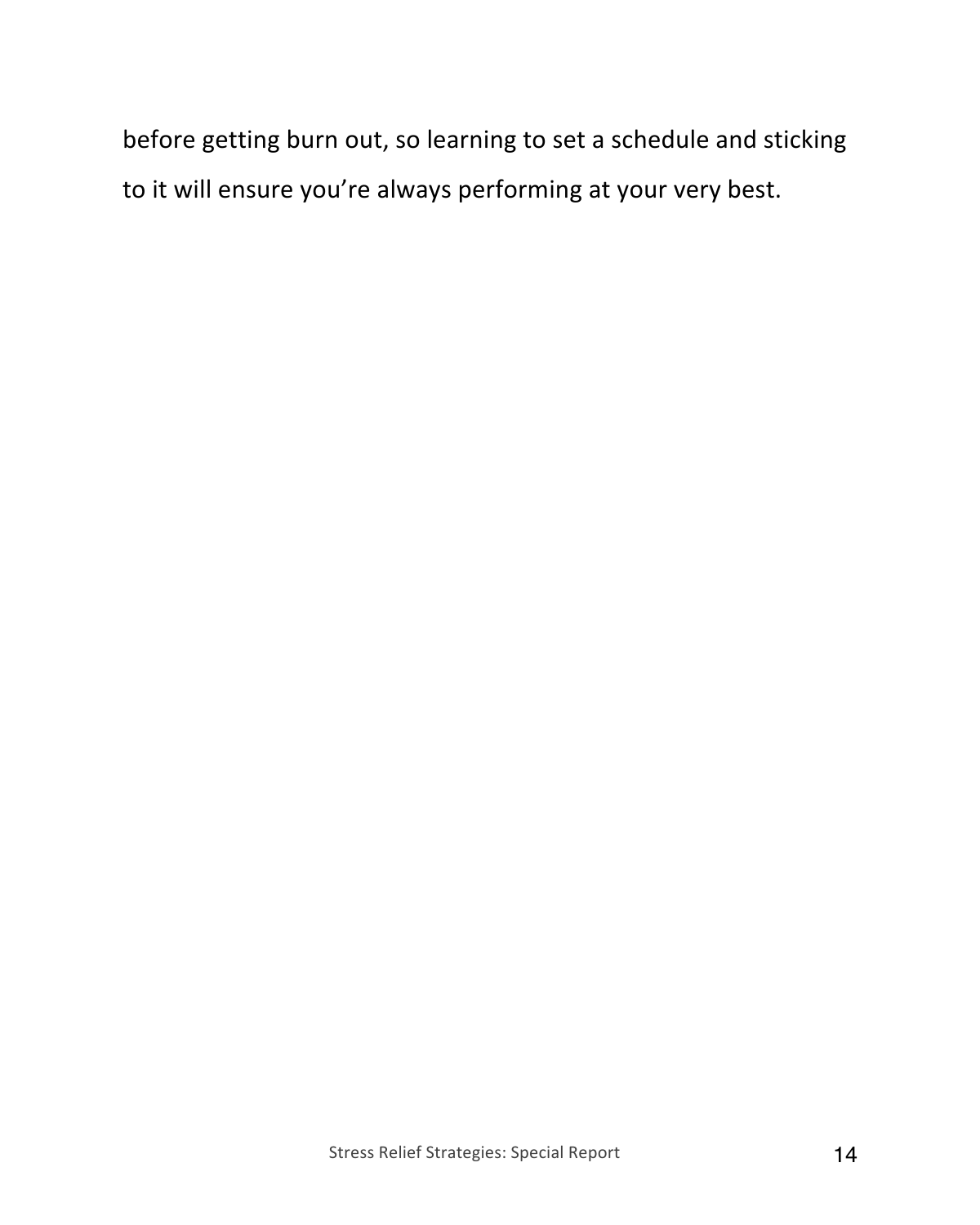#### **Tip #3: Get Enough Sleep**

Another natural way to reduce stress is to make sure that you get enough, but not *too* much-sleep.

When we don't rest enough at the end of our day, our body can tense up and it leads to irritability and depression. And when we're irritable or depressed, we're stressed.

On the other hand, that doesn't mean you should sleep for an incredibly long time.

If you sleep longer than your body actually needs, then you can become sluggish and listless which can also lead to stress when you're unable to meet deadlines, get through your personal to-do list or simply feel down that you aren't being productive.

Oversleeping can make you just as irritable and stressed out as not getting enough sleep.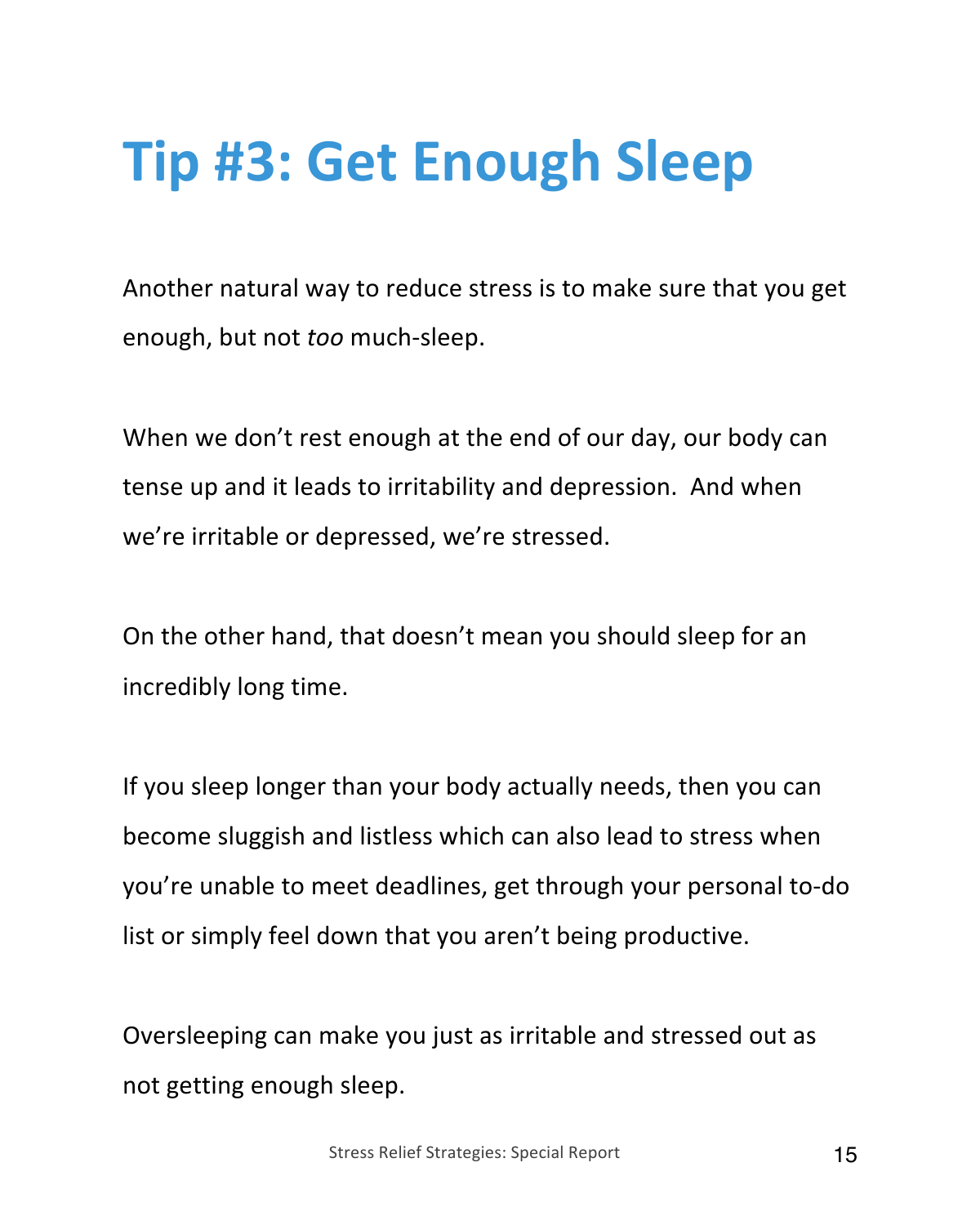To determine just how much sleep your body needs, it's important to establish a regular sleep schedule, even on your days off.

It will force your brain go into shutdown mode at the same time every night, regardless of what you have planned for the next day.

Once you make this change and catch up with your sleep, you'll find that you're less stressed, and overall, much happier.

To establish a regular sleeping pattern, you'll just need to do a few things each and every day.

First, you'll want to avoid any exercise about 2-3 hours before your scheduled bedtime.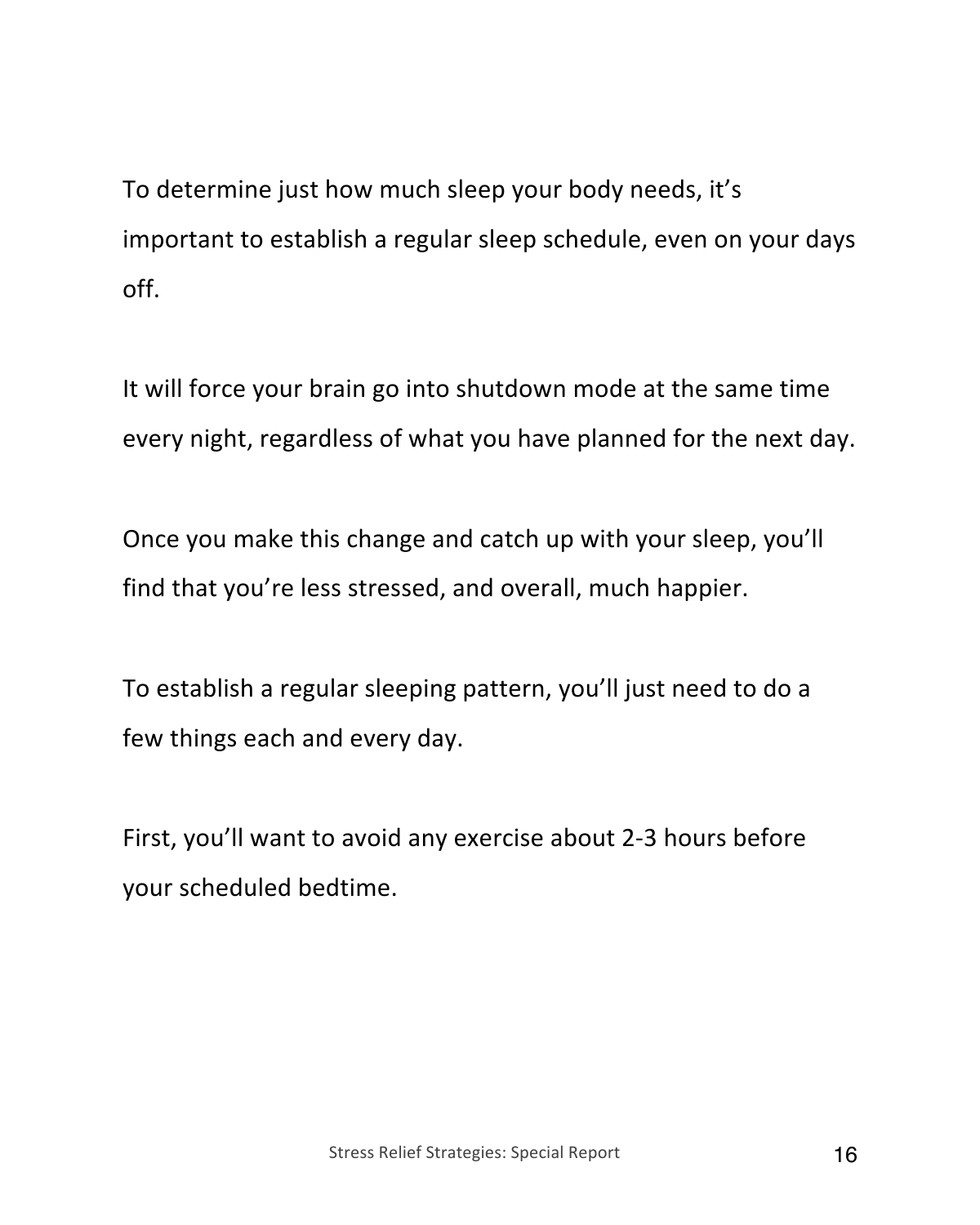As mentioned earlier in this report, exercise creates endorphins that give us energy. And while that's a good thing, you want to give your body adequate time every night to wind down.

You can take it a step further with a warm bath, too. Consider taking one with some essential oils an hour or so before bedtime.

Vanilla and lavender are naturally calming scents, plus they complement each other very well.

Another way to relax your body is with food. Try having a banana or two, or a handful of peanuts, or even a turkey sandwich about three hours before bedtime.

These foods contain tryptophan, which after being consumed, creates melatonin: a hormone that makes us sleepy.

But avoid eating too close to your bedtime, as doing so can cause heartburn and acid reflux.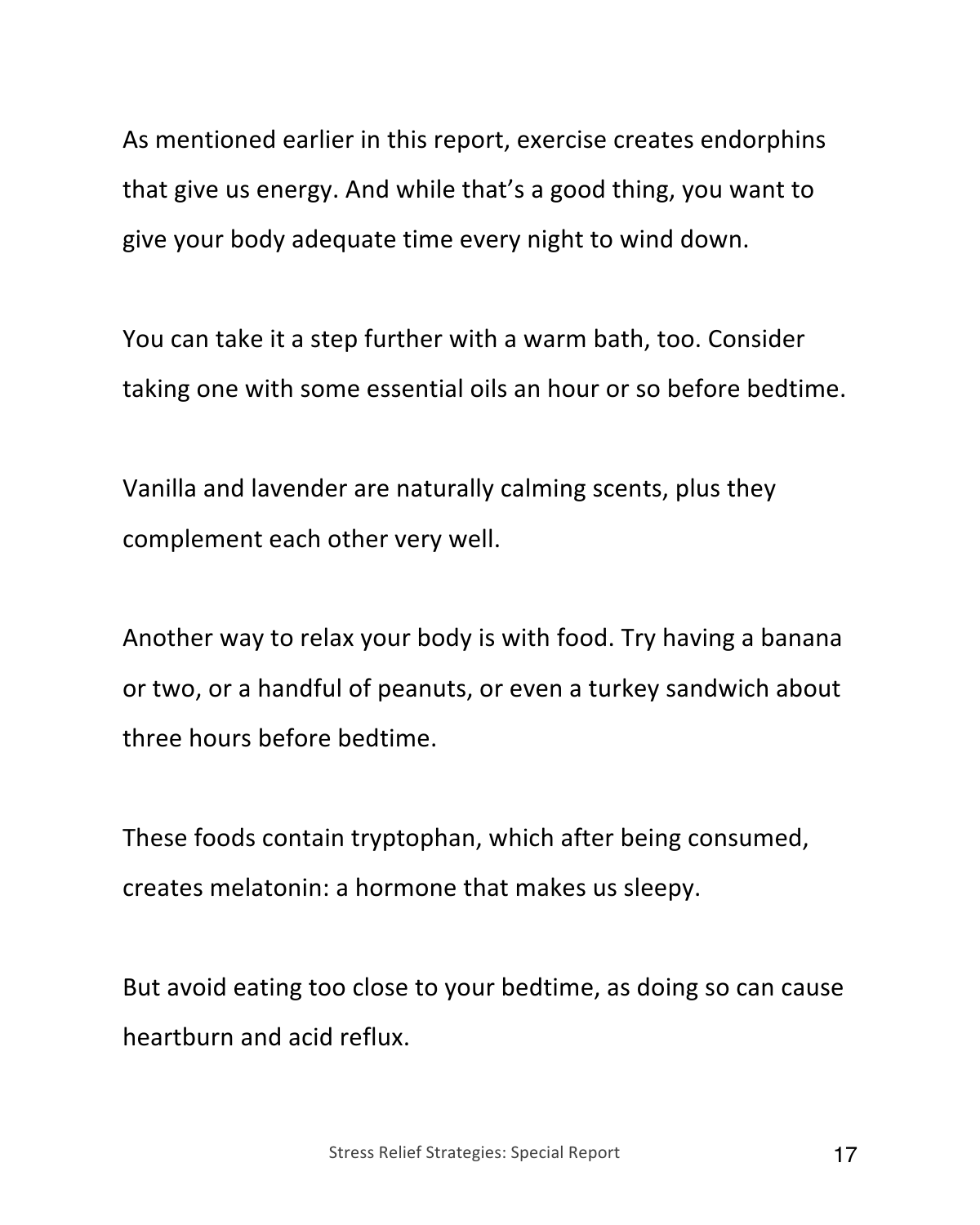Getting the perfect night's sleep is an easy and natural way to keep stress at bay!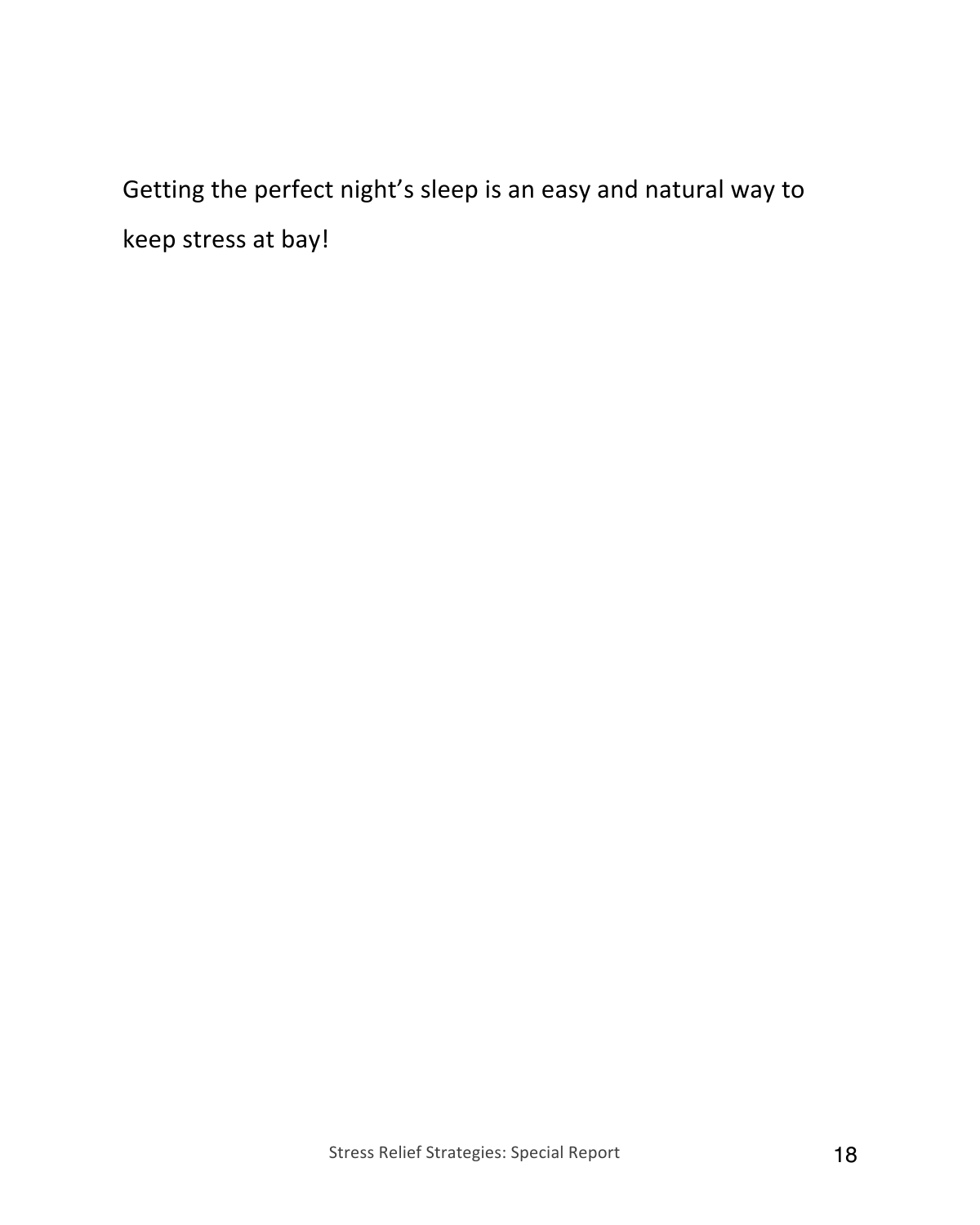## **Tip #4: Reduce Caffeine Intake**

Many adults are self-professed caffeine addicts, and studies now show that coffee does come with some health benefits. But as with everything in life, **moderation is key.**

For some people, caffeine may not be a good idea at all.

Everyone has a different caffeine threshold, right? Some people can handle a lot, some just a little, and some not at all.

It all comes down to your body's overall chemistry.

Reducing your caffeine intake, be it in the form of coffee or other high caffeinated beverages, is a natural way to reduce and relieve stress. Just as many of us need caffeine to function after waking up, too much can make us jittery and scatterbrained.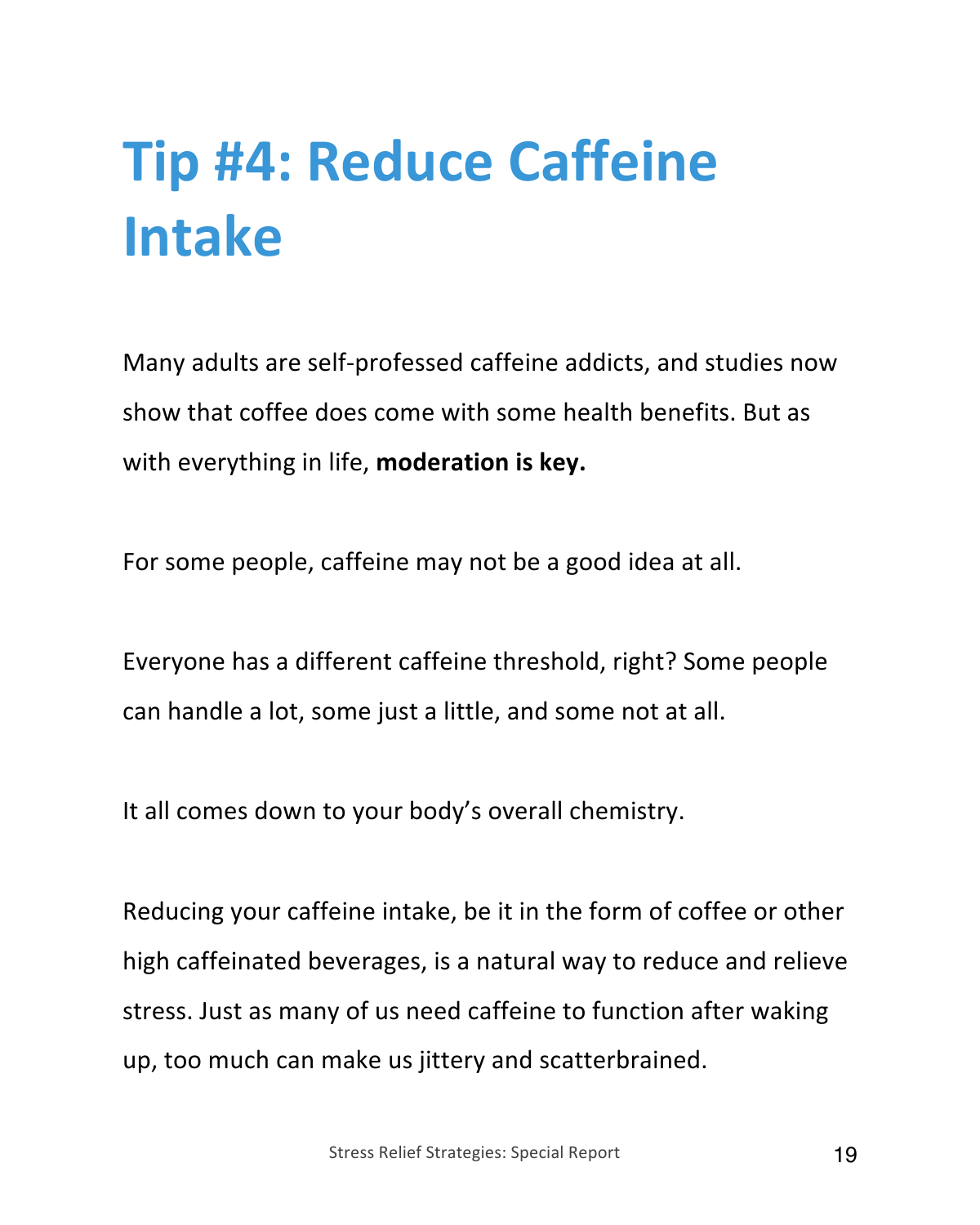If you'd like to try cutting back on your caffeine intake, it's important to do so in moderation. Caffeine can be addicting, and going cold turkey can lead to withdrawal symptoms.

Try cutting back just one cup a day and see how you feel. Depending on the outcome, keep doing this until you find your threshold.

Who knows, you may find that you don't need caffeine at all!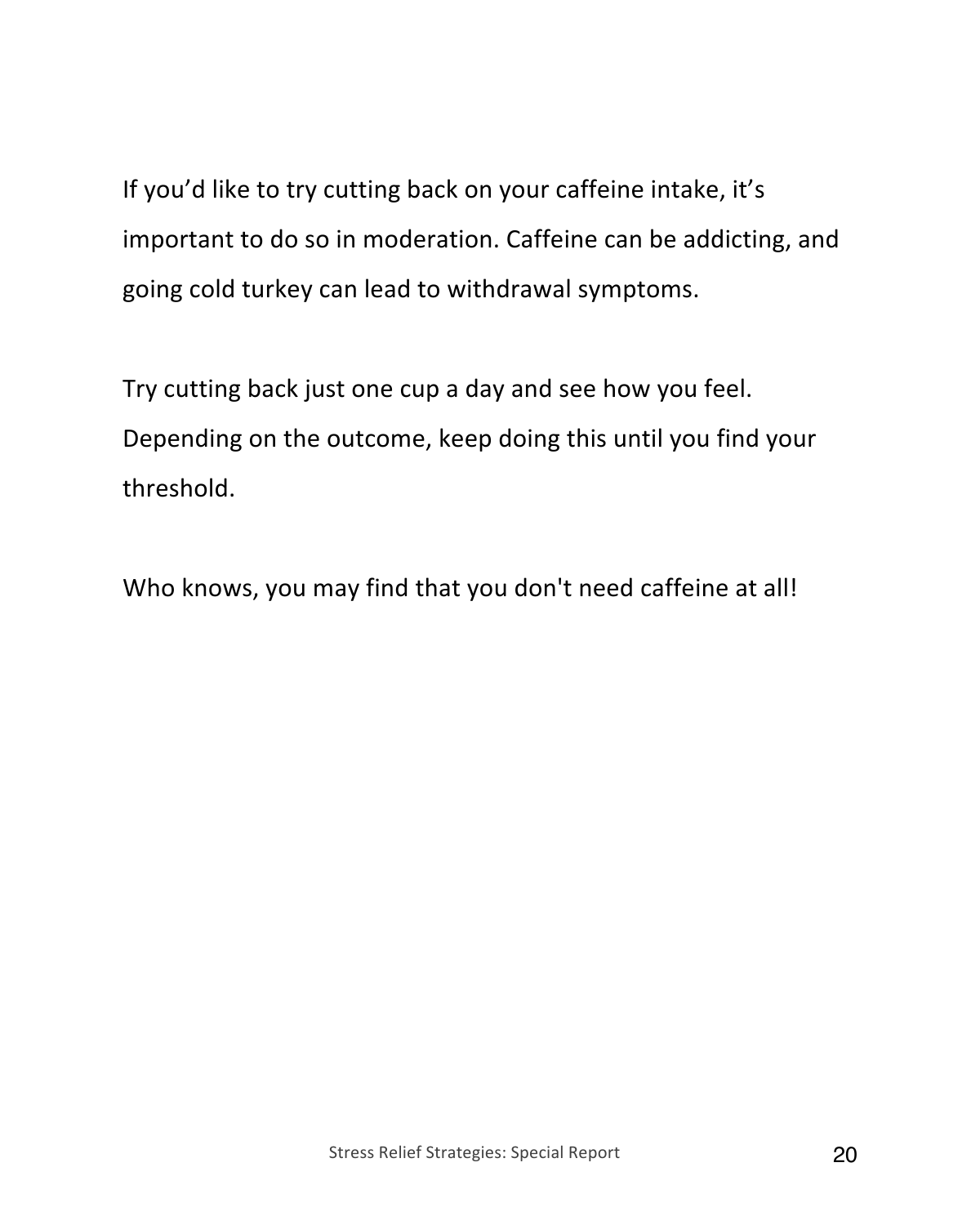### **Tip #5: Put Yourself First**

So many of us are afraid to say no when people reach out for help, advice and support, and by not considering whether saying "yes" is good for *us*, it can easily lead to incredibly high stress levels.

Are you someone who often takes on more than you can handle?

#### *Are you a "yes" person?*

Are you finding yourself emotionally and mentally depleted because you give so much of yourself to others?

Are you struggling through toxic relationships that don't add any value or happiness to your life?

And being a "yes" person doesn't just apply to your personal life, but quite often "yes" people are the same way with their jobs or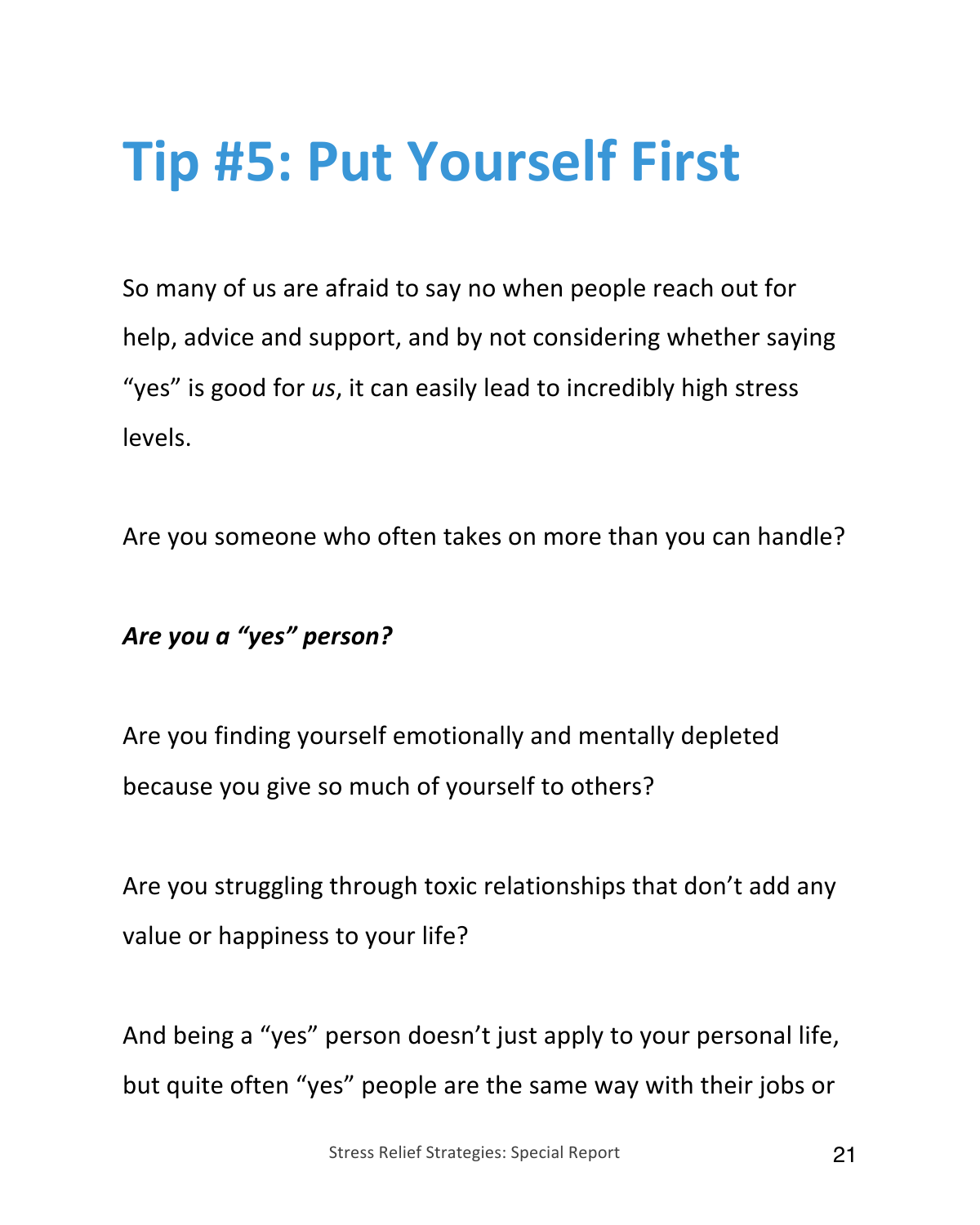careers.

They don't want to miss out on an opportunity so they sign on for as many tasks or projects as possible.

They're worried that they'll fall behind the competition, so they say yes to every marketing strategy or new course that pops up online claiming to help them enhance their business skills.

Sometimes managers will reward hard workers with a higher workload output, assuming they'll be motivated by the bonus despite any consideration as to whether they will be able to perform consistently at the required level.

All of this often backfires since people can only do so much before burning themselves out and depleting themselves of that creative energy and motivation to excel. Even if you're someone who thrives under pressure, the truth is, we all have a breaking point.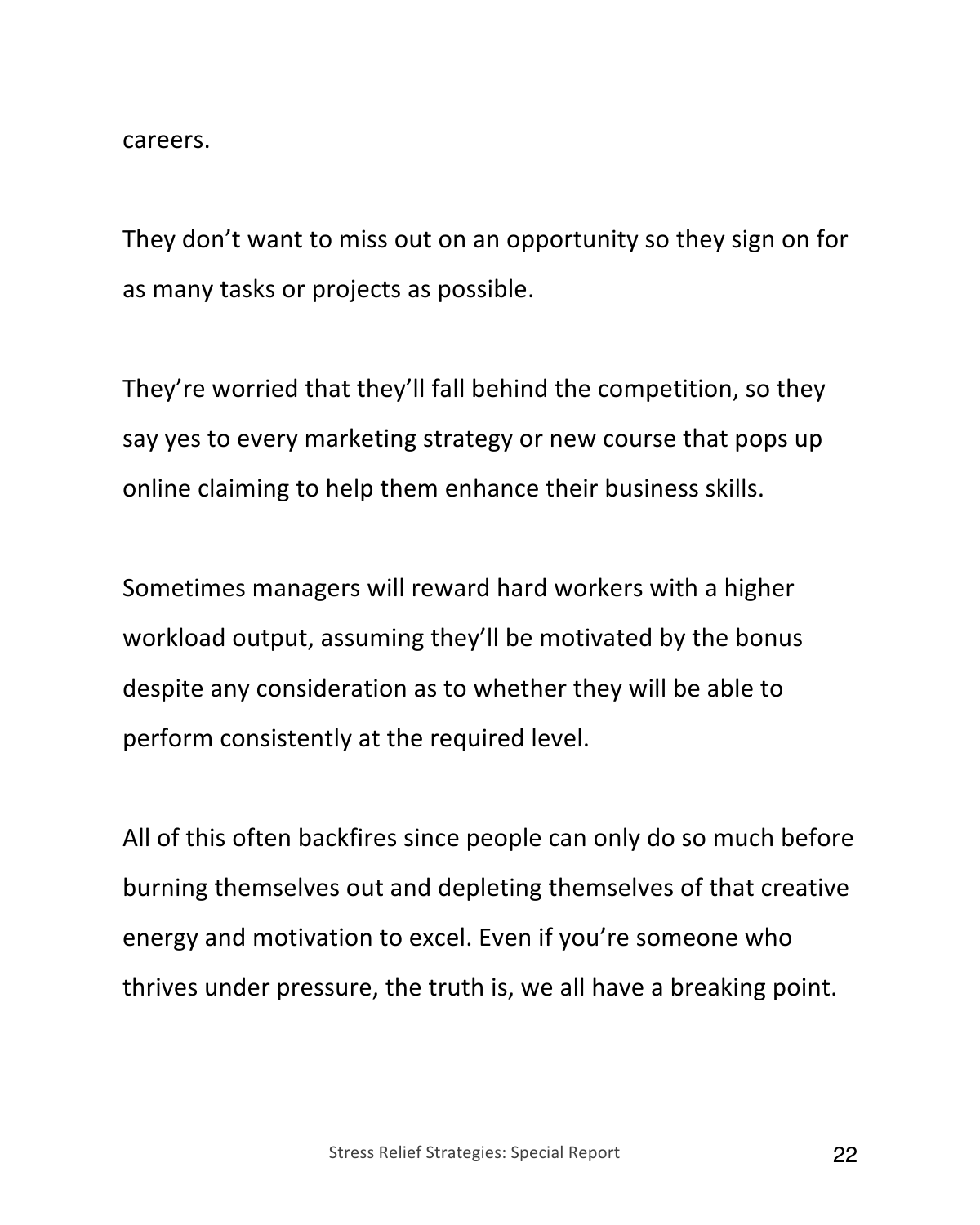If you find yourself in this situation, take a step back and look over your workload. Ask yourself what you can get done within a reasonable amount of time, and then discuss this with your manager, business partner – or simply yourself!

Explain why taking on a heavier workload will cause your current one to suffer in quality. And if you work for yourself, consider restructuring your schedule and reducing your workload by getting rid of the tasks that you don't personally need to do. Learn to delegate or outsource.

If you're a student who is constantly stressed out about your course load, then consider taking on a lighter one next semester, or if it's not too late, dropping one you're currently enrolled in but that you may not need.

Or perhaps you're going to school full-time while also working full-time. Look at the benefits of going part-time, see if you can rework your budget and make it work.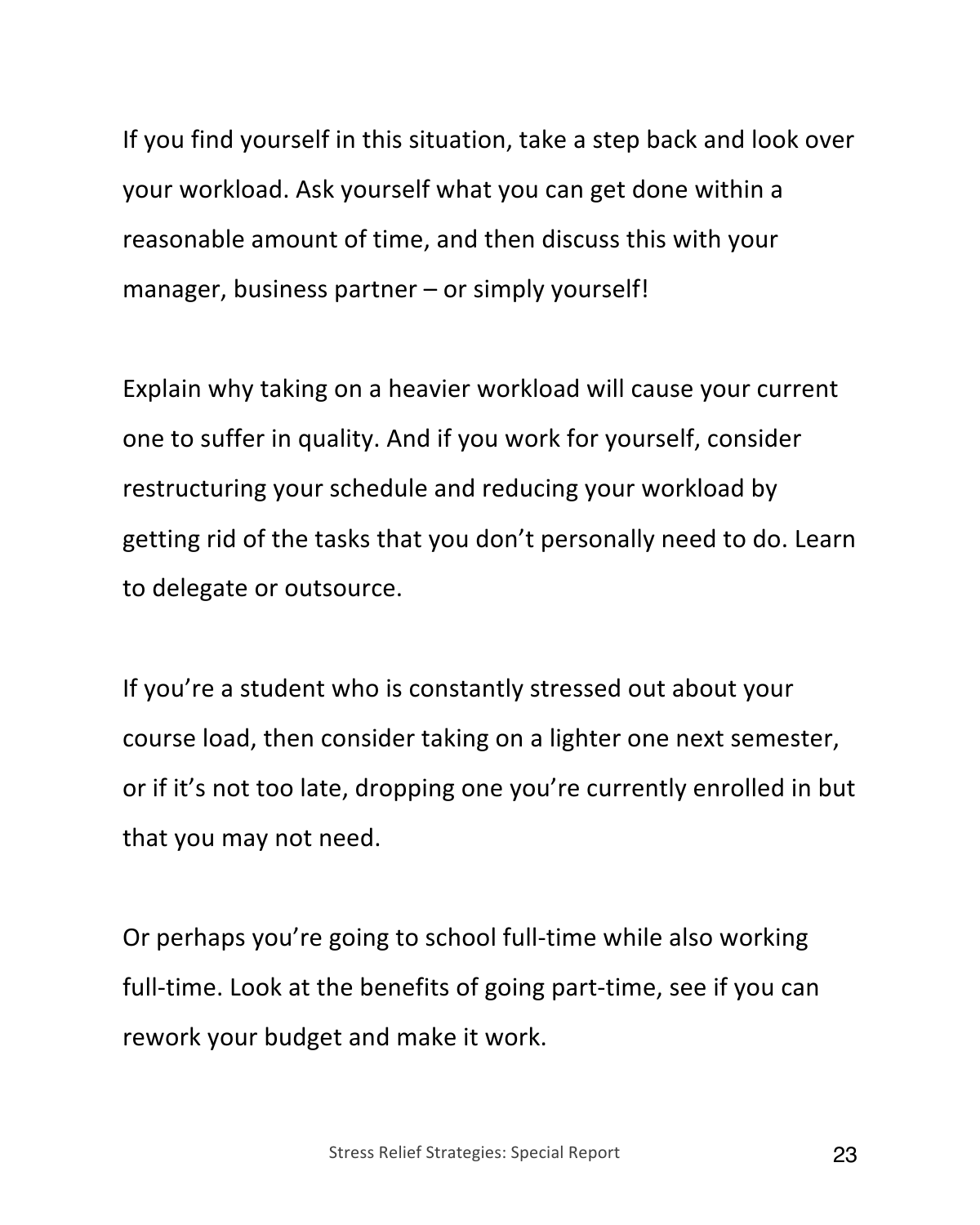In the long run, these changes might require that you stay in school longer than you expected, or change your current living situation, but your mind and body will thank you.

Above all else, be selective with your overall workload and what favors you do for people. Prioritize what household chores need to be done, what bills must be paid right away, and know when to say no.

If someone else is asking you for help, then chances are good they understand what it means to have too much on your plate.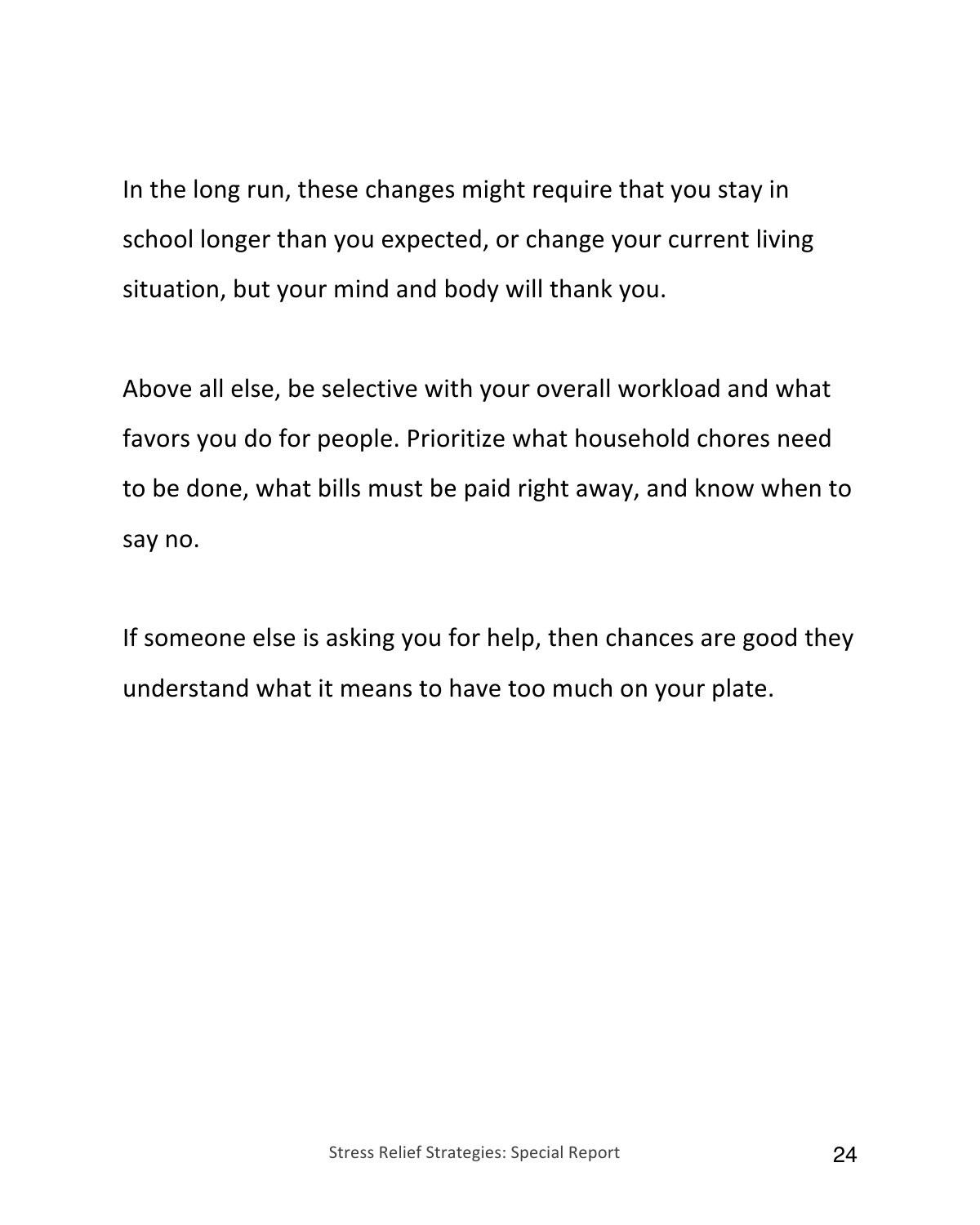#### **Tip #6: End Procrastination**

Putting tasks off until the last minute can add a tremendous amount of stress to your life, especially if they're important tasks with a specific deadline. And while it's often hard to get things done in a timely manner, it's not impossible with a regular routine.

Whatever tasks you need to accomplish, it's important to write them down on a To-Do list or use an online project manager to help you stay on track. This can be for your personal or work life, or you can even have separate lists for both.

Put the tasks that are most important at the very top of your list, paying close attention to whether they are actually of upmost importance or not (it's easy for us to prioritize the tasks we actually enjoy doing over the ones that truly move the needle in our personal or business lives), and then make your way down the list. Be sure to include due dates, too.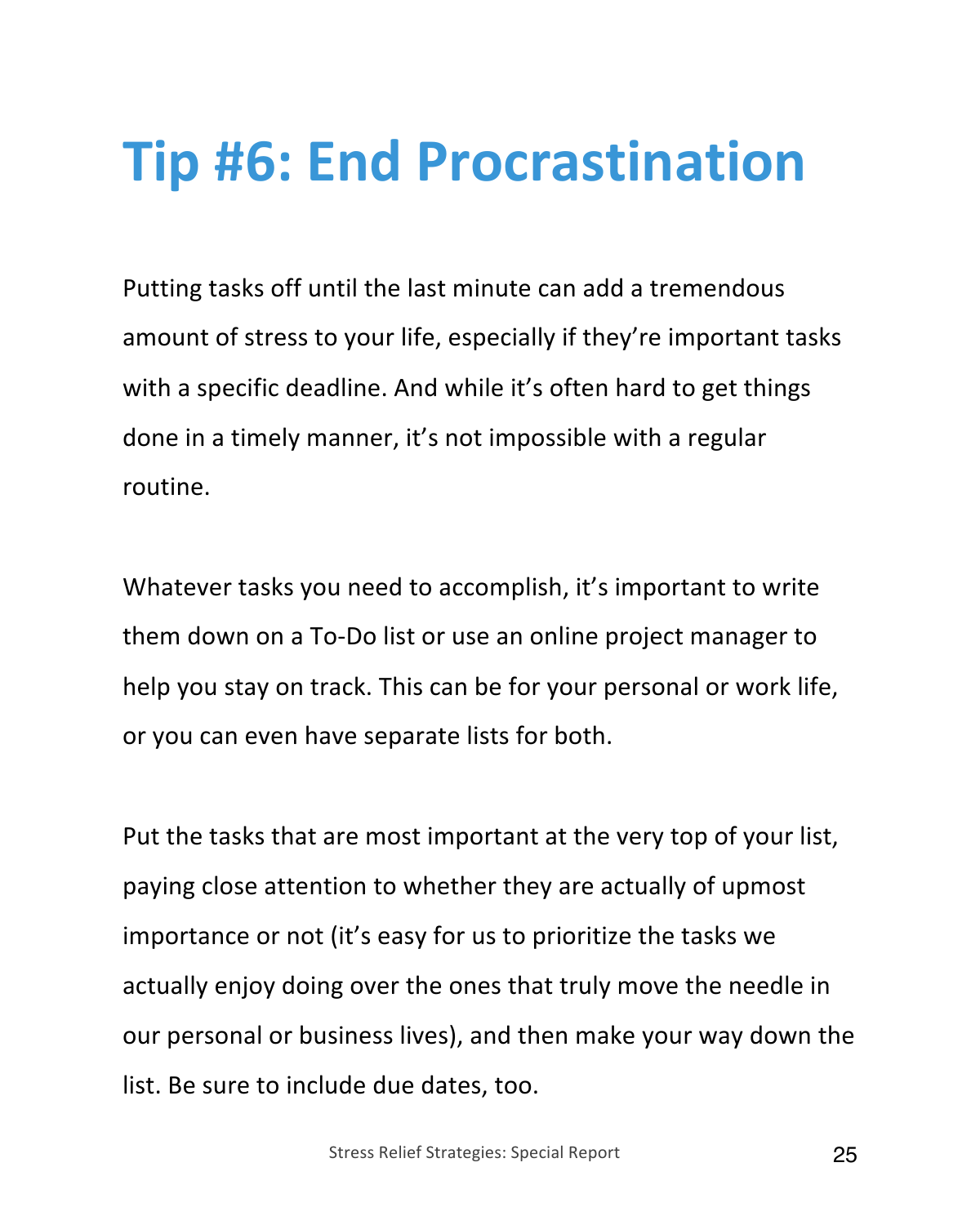And avoid scheduling tasks back to back, leaving chunks of time in between each one. You can use this time to reset, or to just do something that you enjoy doing.

It's important to feed your soul throughout the day, as that's an easy and natural way to relieve stress.

For example, if you are responsible for more than one project at your job, prioritize the one with the earliest deadline and put it at the top of your to-do list.

Break it down into segments throughout your day, allowing time for coffee breaks, and some social interaction.

Writers are notorious for producing more words each day by using what are called "sprints". This is where they write steadily for 20 minutes, then stop for 5-10 minutes, then repeat. By breaking up their processes so that while they are in a sprint they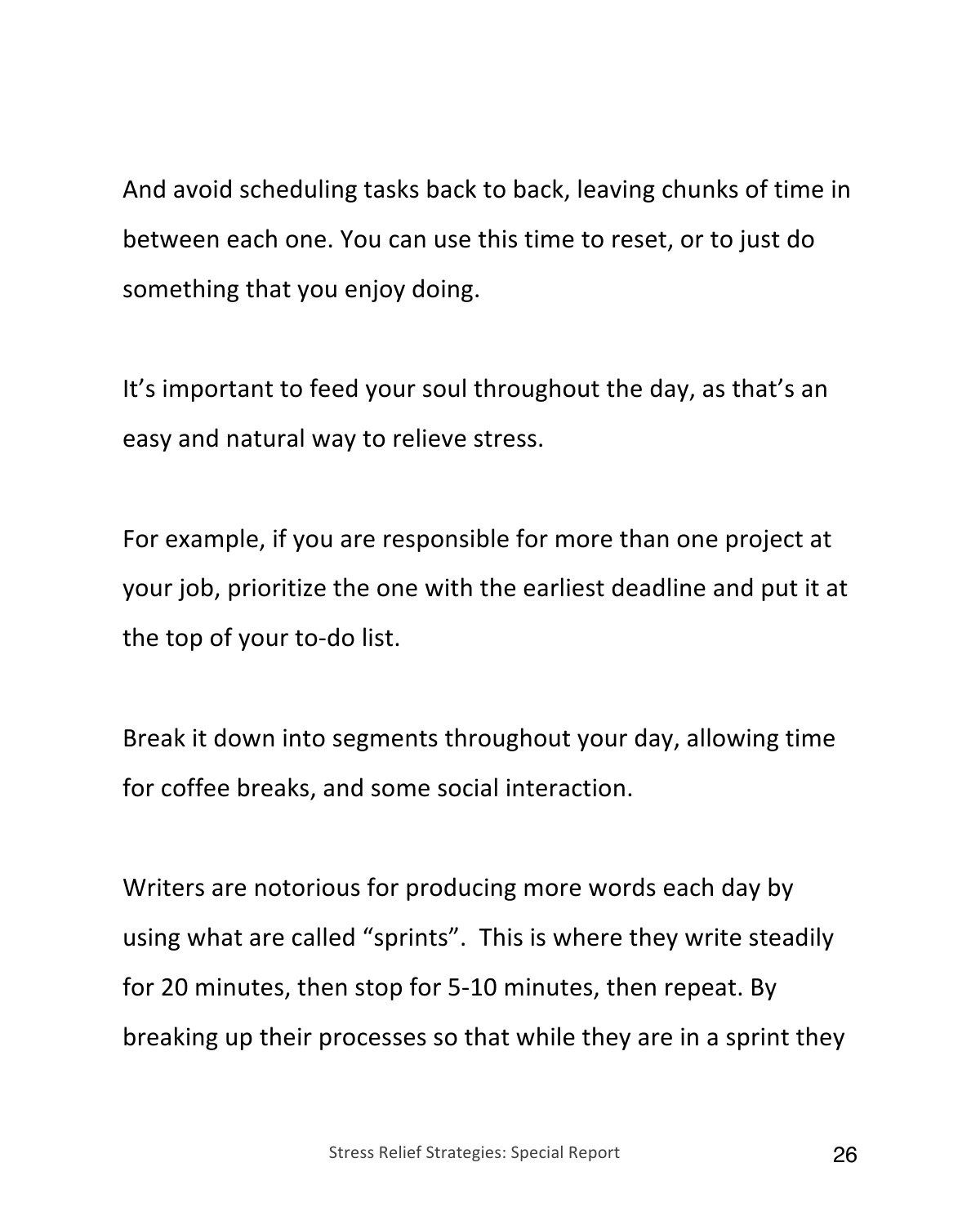are laser-focused on the task at hand, while also knowing that a mental and physical break is coming up, they are able to stay focused while also ensuring they recharge and reset.

The same goes for household chores, too.

If you feel overwhelmed by everything that needs to be cleaned and organized around your home, then create a to-do list or download a household printable that makes it easy for you to keep track of your objectives.

This will help you keep track of the progress you've made so you aren't feeling overwhelmed. Then work your way down the list to the very last chore that needs to be done.

Remember that when we're stressed, it often affects how we think and that will reflect in our work.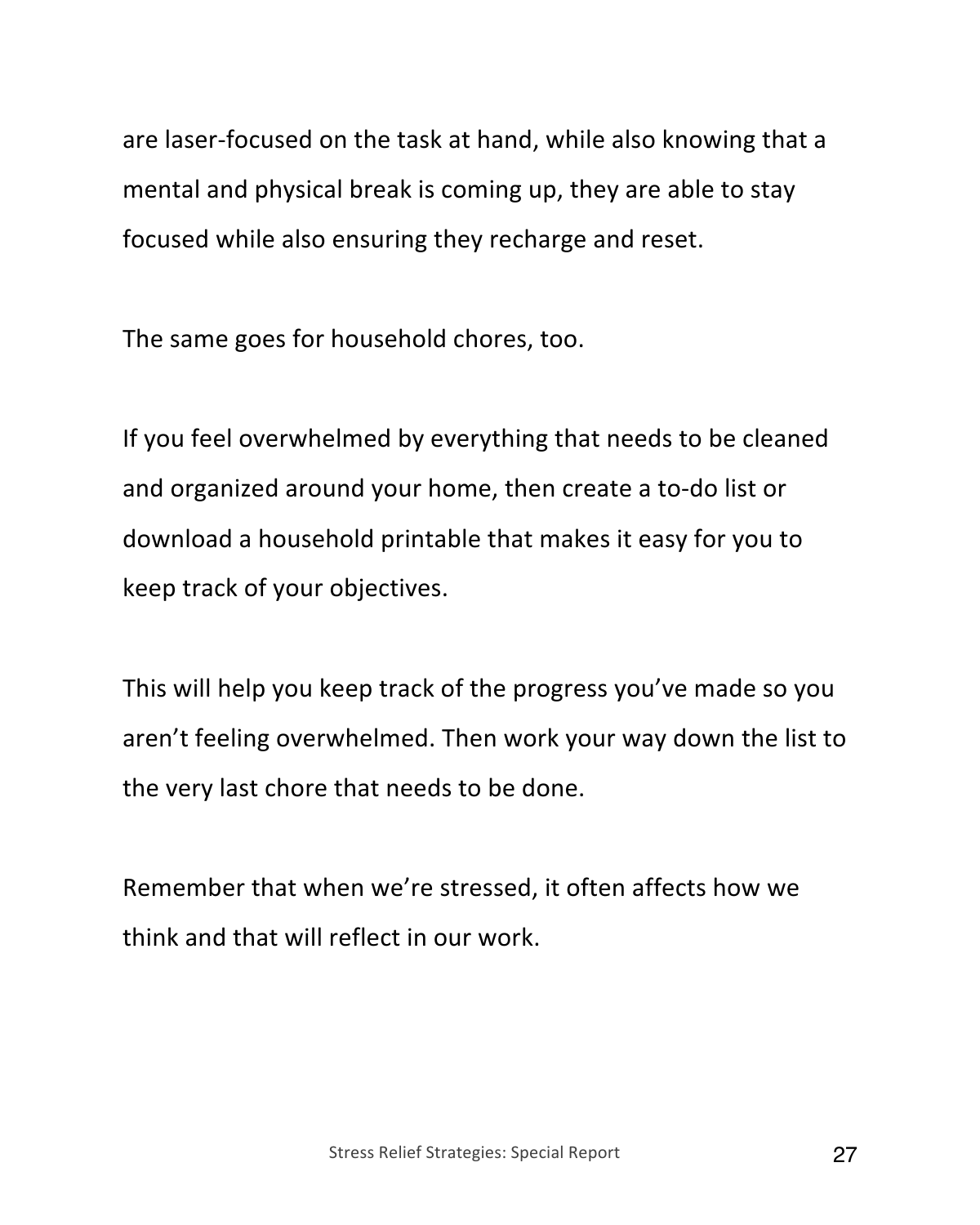Quite often, we realize far too late that pushing ourselves beyond our mental capabilities results in not only poor output and quality, but we end up taking longer to do simple tasks because we aren't giving ourselves a chance to recharge.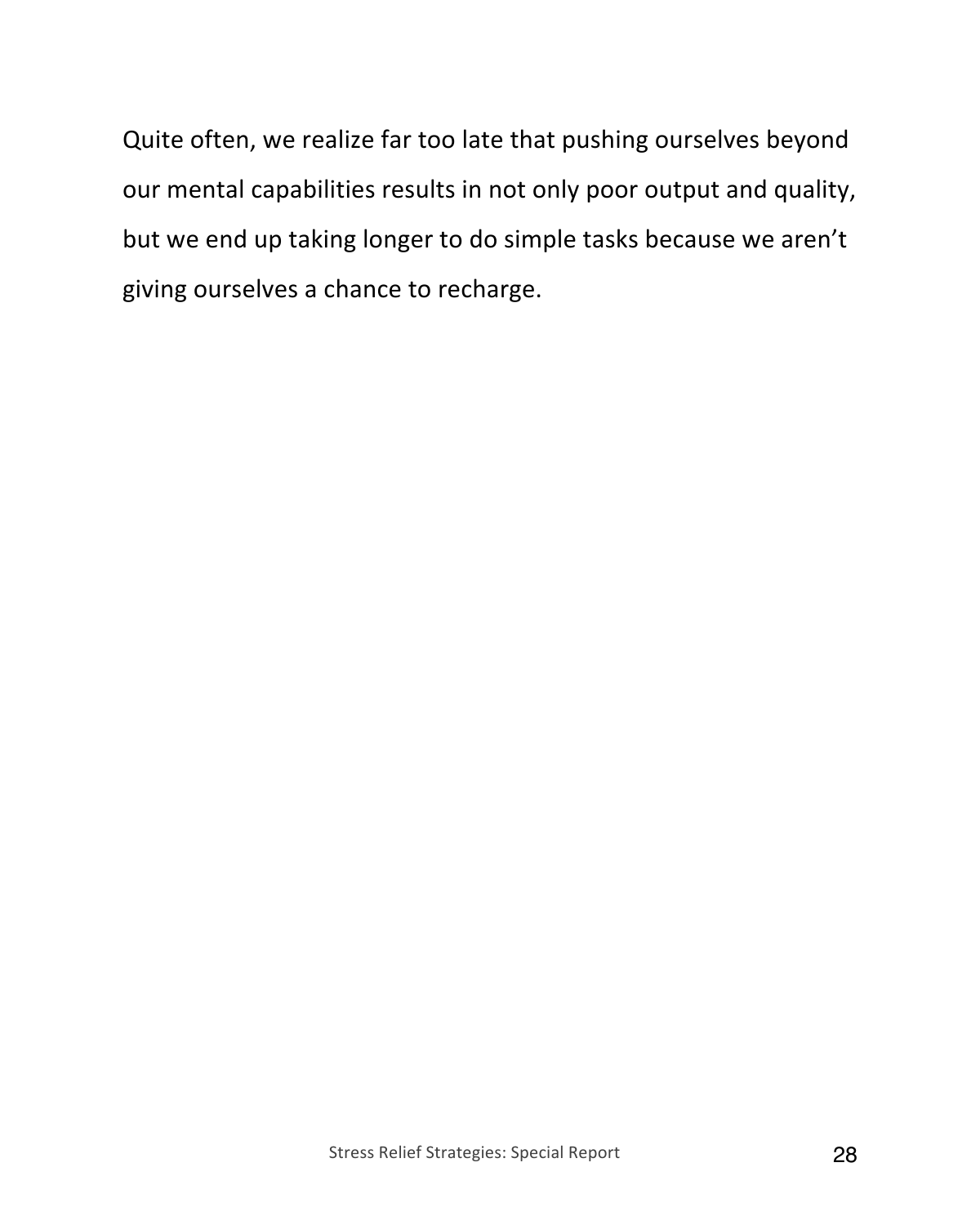#### **Tip #7: Listen to Music**

When you think about reducing your stress levels, you probably also think about peace and quiet. And while silence can be calming, there are genres of music that can promote tranquility and inner peace which result in lower stress levels.

When it comes to lowering blood pressure and heart rate, turn to slow-paced instrumental music. For example, classical music with violins or a piano can be very comforting. The soothing sounds will help you feel relaxed and grounded.

You can also try listening to culture-specific music such as Celtic music from Ireland. The beautiful sounds will help calm your mind and make you feel at peace.

You should also consider Native American and Indian music, which have similar effects to classical. Just close your eyes and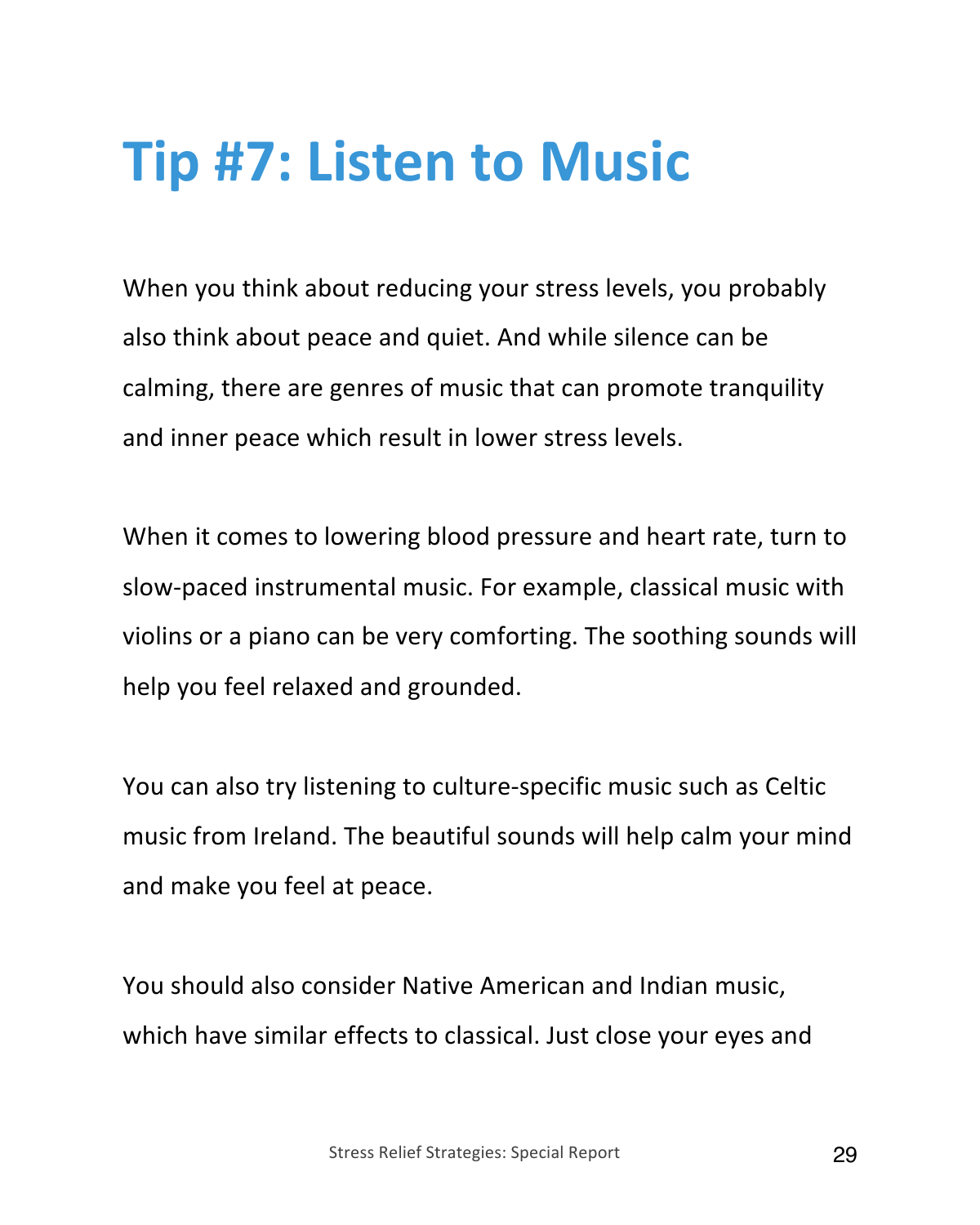listen for 10 to 15 minutes and you'll find almost instantaneous tranquility.

And of course, you can also unwind with the sounds of nature. If you live near a wooded area that's quiet, go outside, close your eyes for a few minutes, and just listen. Picture in your mind the sounds of birds chirping at each other.

If this isn't an option, then simply search for "nature music" online and see what comes up.

There are thousands of videos full of birds chirping, wolves howling, and other nature sounds that'll help you relax in no time.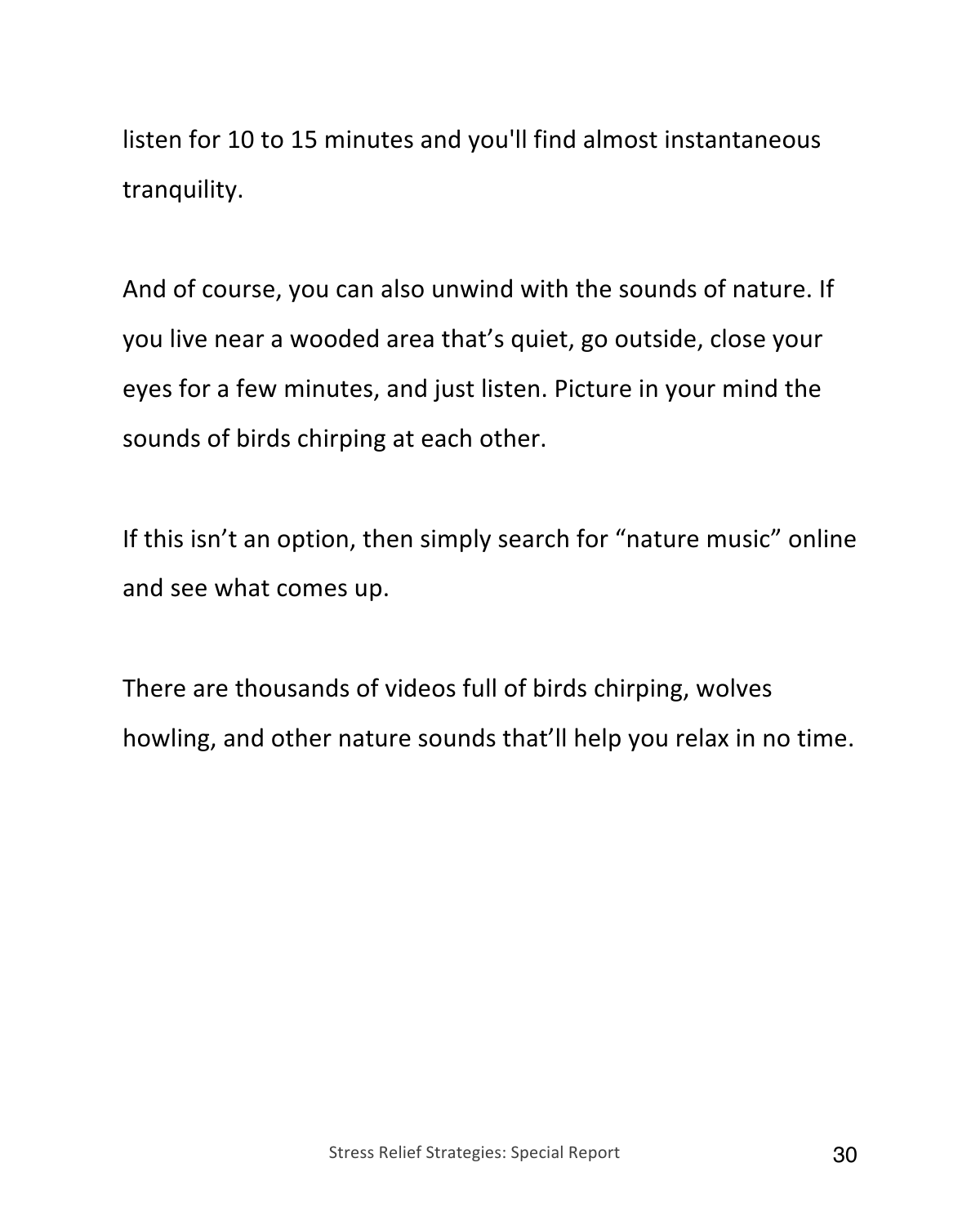#### **Tip #8: Cut Back on Carbs**

A diet full of processed foods can increase stress levels in our body. Unless you immediately channel all those carbohydrates into fuel, such as for a workout, they can easily turn into insulin and wreak havoc on our systems.

So, if your diet is fairly high in grains and sugar, consider cutting back and see how much it helps your stress levels. When you do cut back on carbohydrates, you're bound to feel significantly less sluggish.

Just think about the last time you ate a generous portion of bread, and how you felt immediately afterwards.

Plus, studies have shown that easing up on carbohydrates helps reduce your risk of getting diabetes.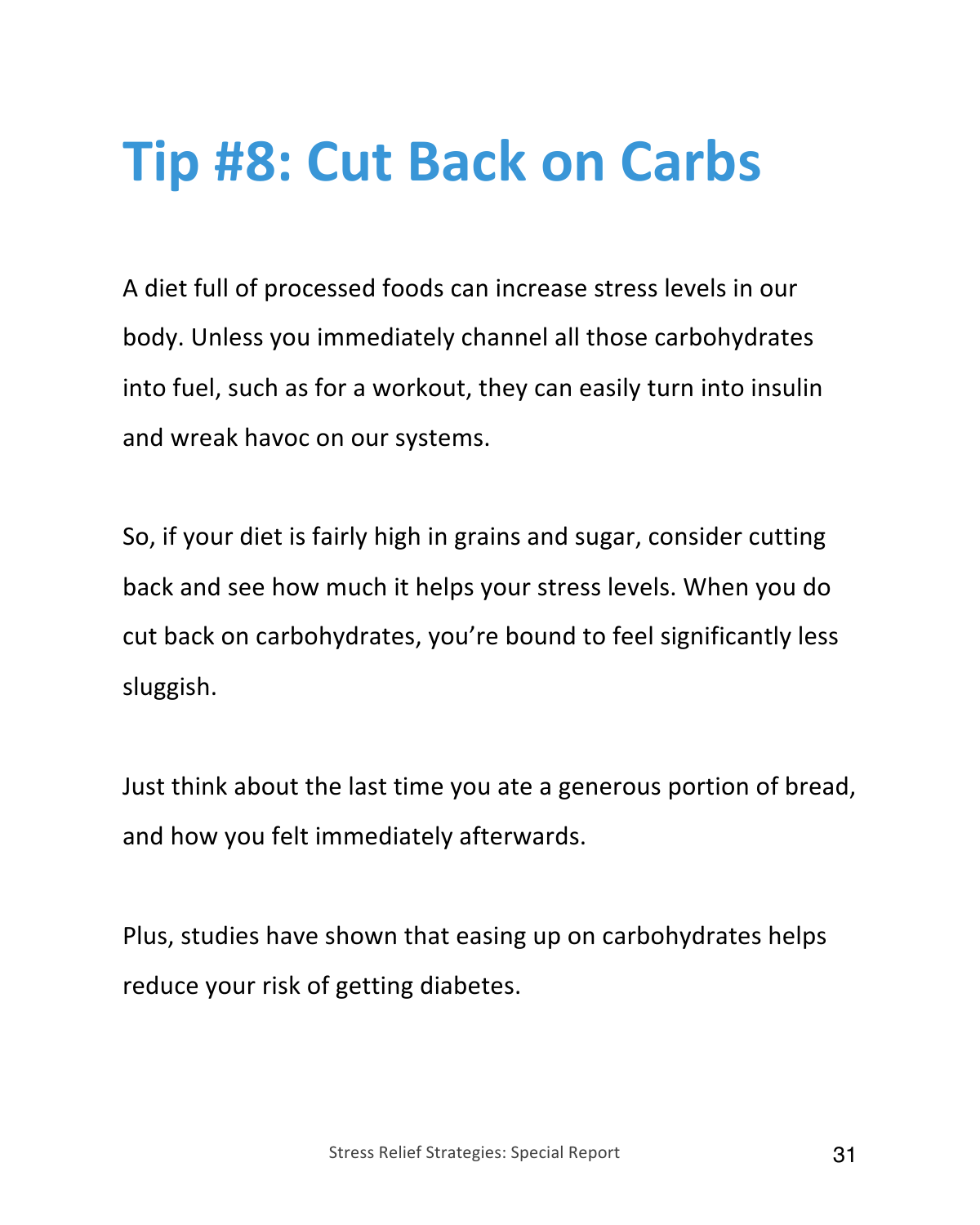So, if you're looking for a natural way to relieve stress, try slowly cutting back on carbohydrates by:

- Eliminate sweet, processed foods.
- Using lettuce instead of bread for your sandwiches.
- Replace your morning bagel with an egg white omelet full of veggies.
- Purchase keto buns and bread substitutions.
- Replace sugary drinks with diet alternatives.

These are just a few suggestions on how you can easily cut back on carbohydrates for a healthier lifestyle.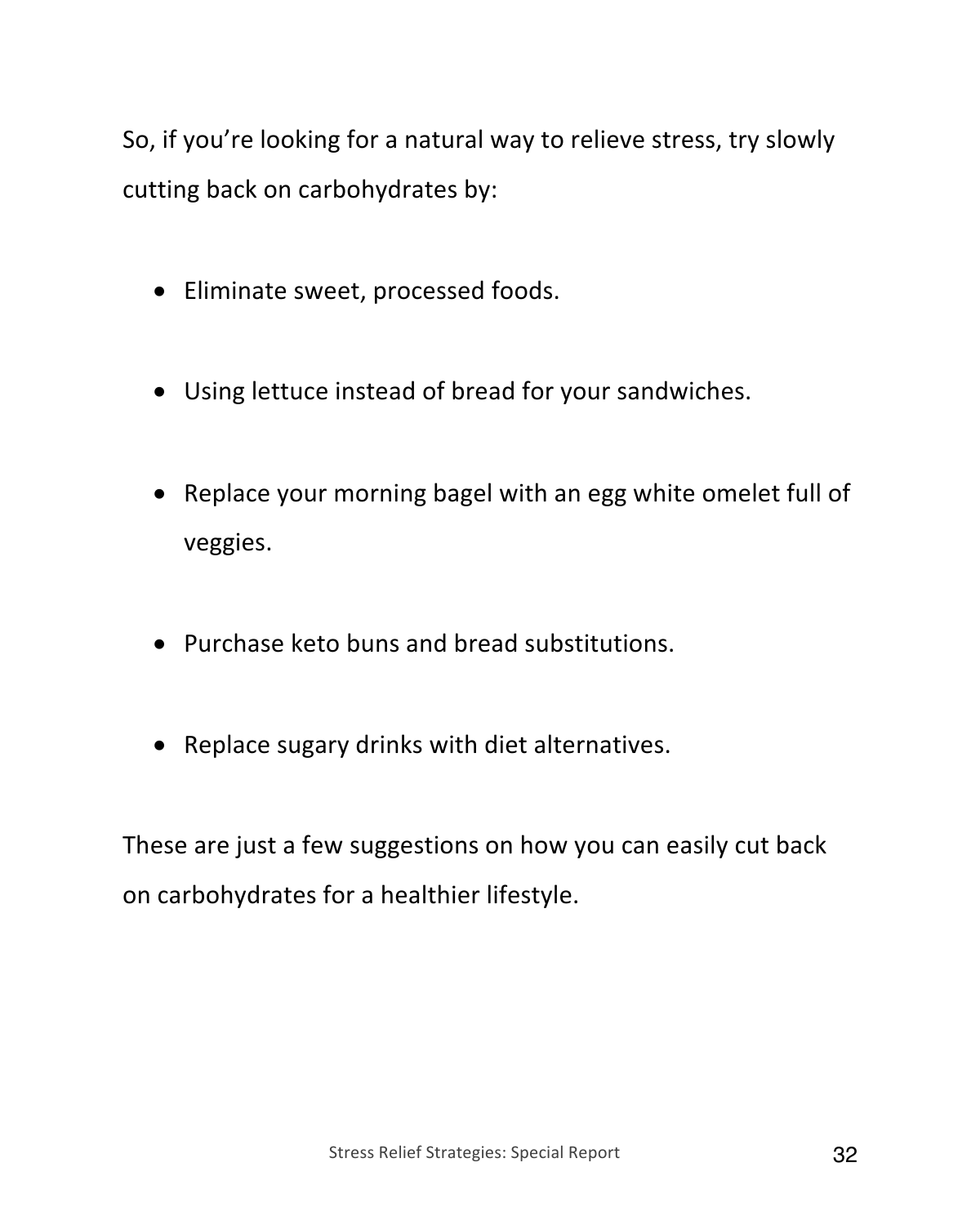#### **Tip #9: Passionflower**

If you've been to the grocery store lately, then you've probably seen a lot of drinks that are made with passionflower. As opposed to energy drinks, passionflower is actually used to calm you down.

Passionflower is a naturally occurring plant that boosts levels of gamma aminobutyric acid (GABA), which is a compound that lowers brain activity.

When you think of brain activity, picture little boats swimming from shore to shore on a river. When you're overstimulated and stressed out, these boats are all over the place and nothing is clear.

*That's what anxiety feels like.*

But when levels of GABA are boosted, the boats are floating calmly and going with the flow of the river.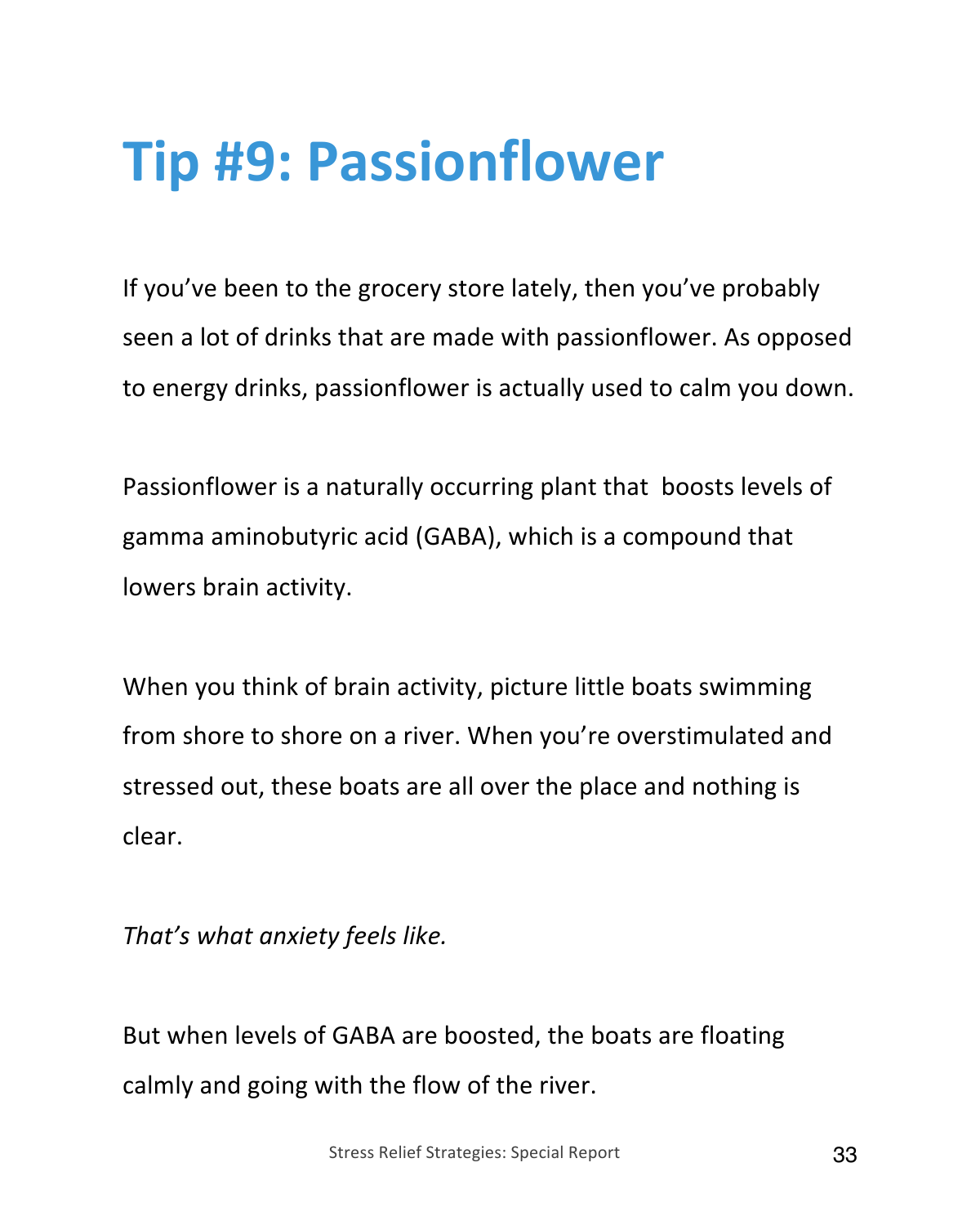In addition to helping with anxiety, passionflower can also help with stomach problems. Indigestion is often a side effect of stress.

When taken regularly, passionflower can help improve your quality of sleep and treat Insomnia. As previously mentioned in this Special Report, a good night's sleep is a great way to reduce stress.

There are different ways that you can take passionflower, too. You can drink it as a tea, swallow it as a supplement with some water, or you can even find passionflower liquid extract.

As with adding any supplement to your diet, be sure to check with a doctor first.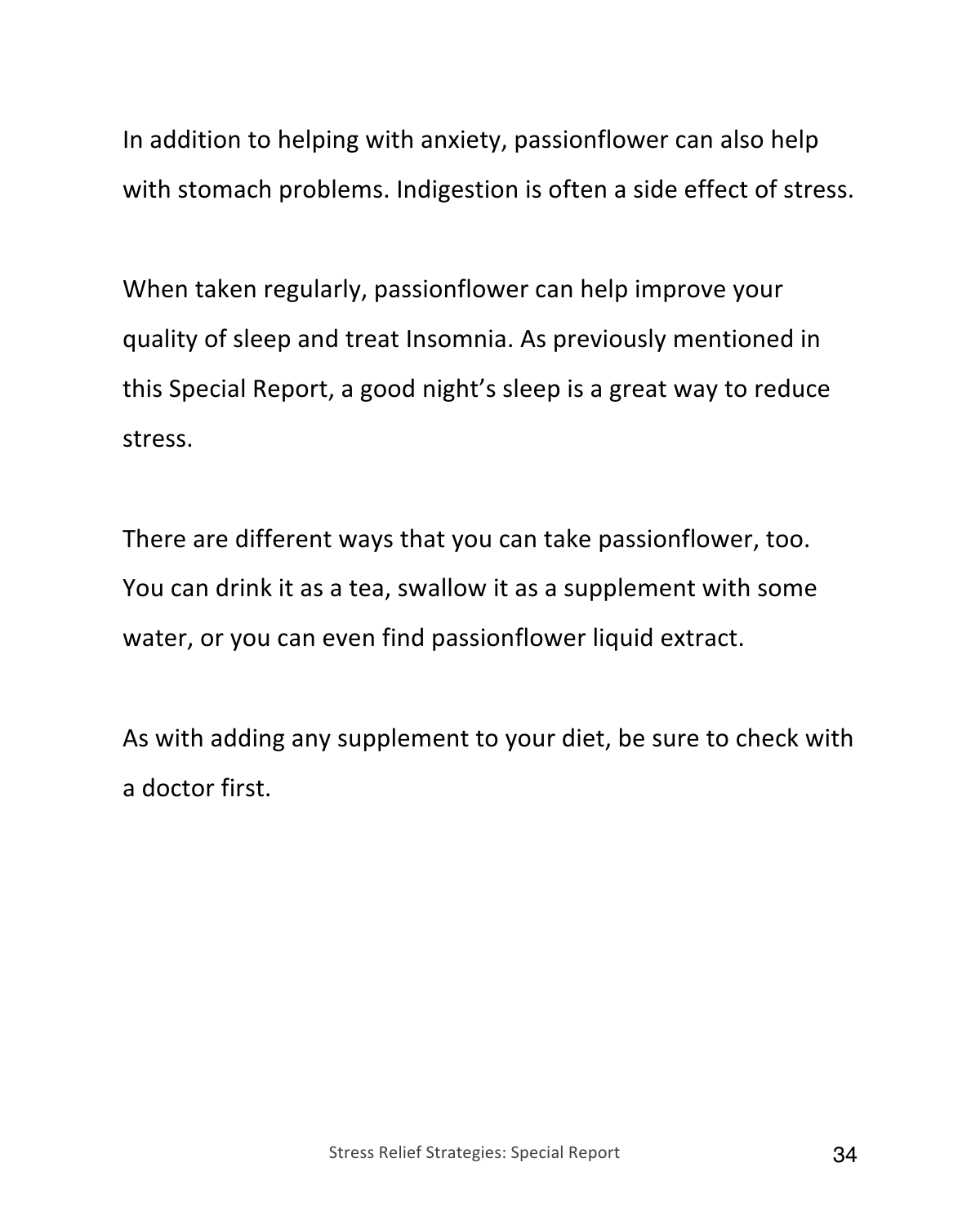#### **Tip #10: Use Valerian Root**

Another natural supplement that can help reduce your stress levels is valerian root. It's so effective, in fact, that it's often referred to as Nature's Valium.

This non habit-forming herb has a tranquilizing effect that also aids in getting a good night's sleep. Just like passionflower, it also helps with GABA.

The valeric acid found within valerian root prevents the breakdown of GABA, which is exactly what the anti-anxiety medications Valium and Xanax do.

In addition to that, valerian root also contains the antioxidant Hesperidin and Linaria. These antioxidants actually inhibit excessive activity in the amygdala, which is the part of our brain that responds to stress with fear.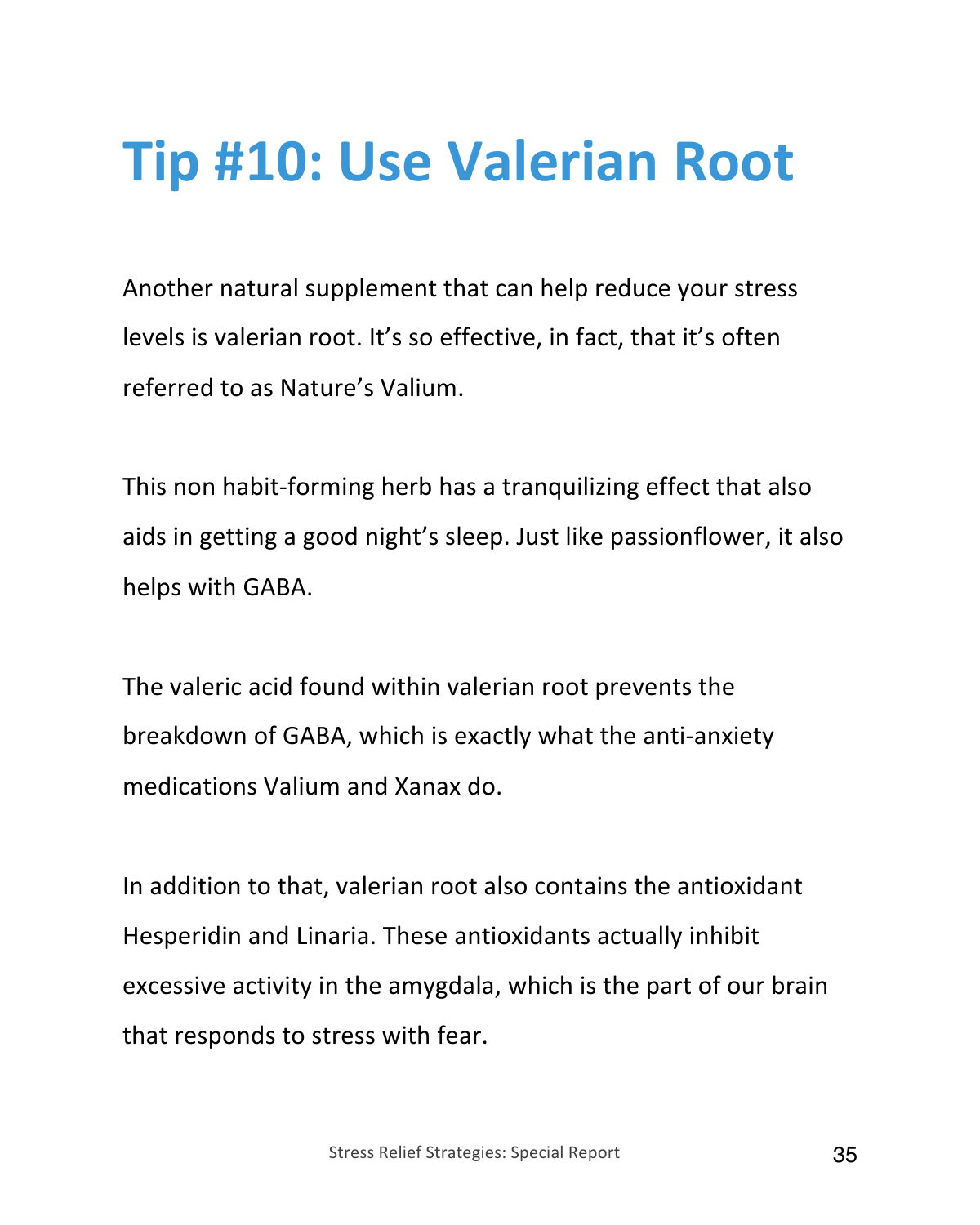If you're interested in this miracle herb, you can take it just like passionflower. Look for it in the form of a supplement, brew it as an herbal tea, or use pure valerian root extract.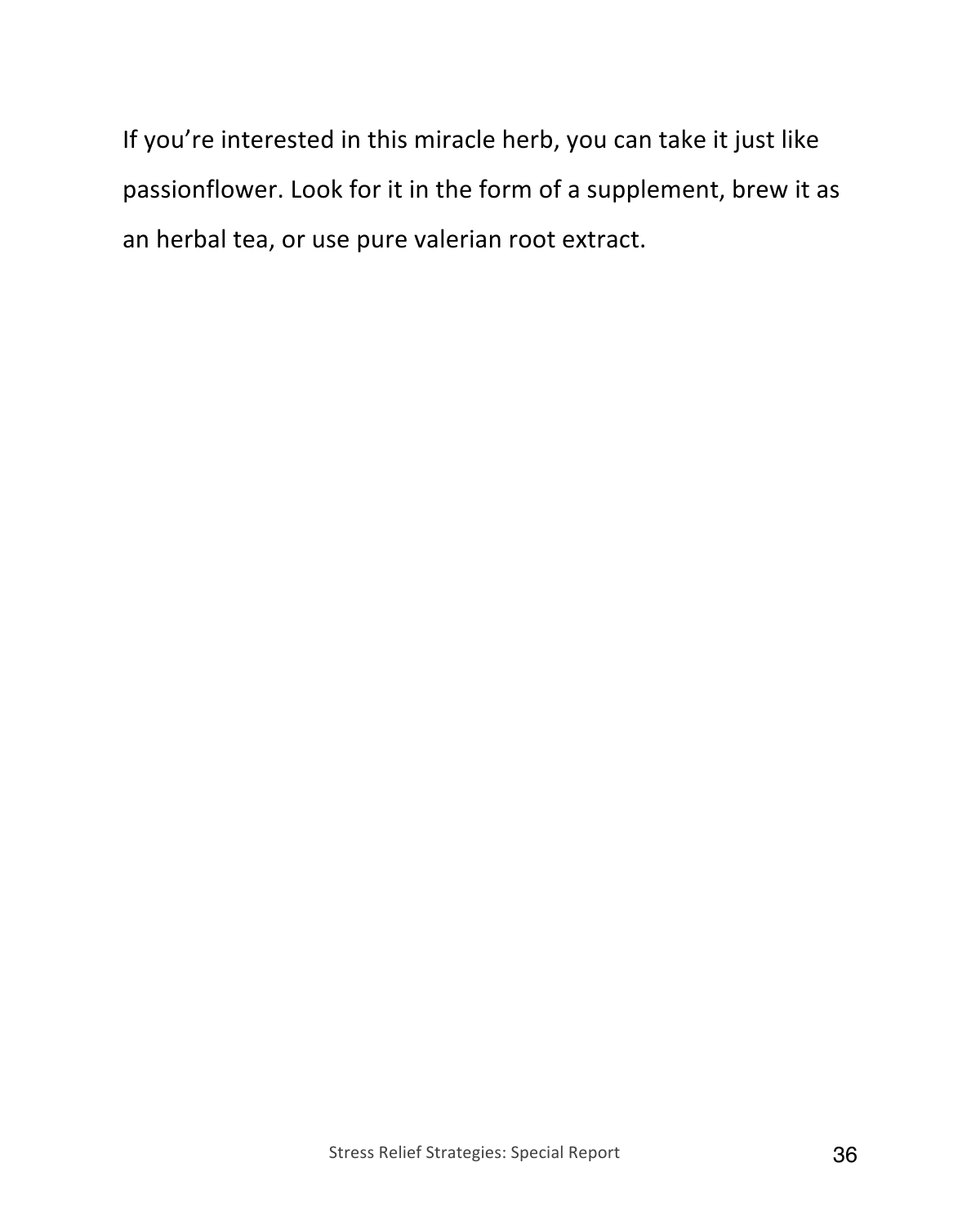#### **Final Words**

As you can see, it doesn't take much to relieve stress, but it does require paying close attention to your triggers and making a consistent, conscious effort to reduce your stress levels wherever you can before it catches up to you.

I suggest making one change at a time and sticking to it for a week or so. Once that change becomes a habit, move onto something else, if needed. Incorporate the ideas into your lifestyle until you have the perfect mixture of stress relieving tools.

Remember to stretch throughout the day too, as tense muscles will only add to your stress levels. Make sure you have the right mattress for your body type, and determine just how much sleep you need.

Above all else, the most important thing is to keep everything balanced and to try not to overwhelm yourself by taking on more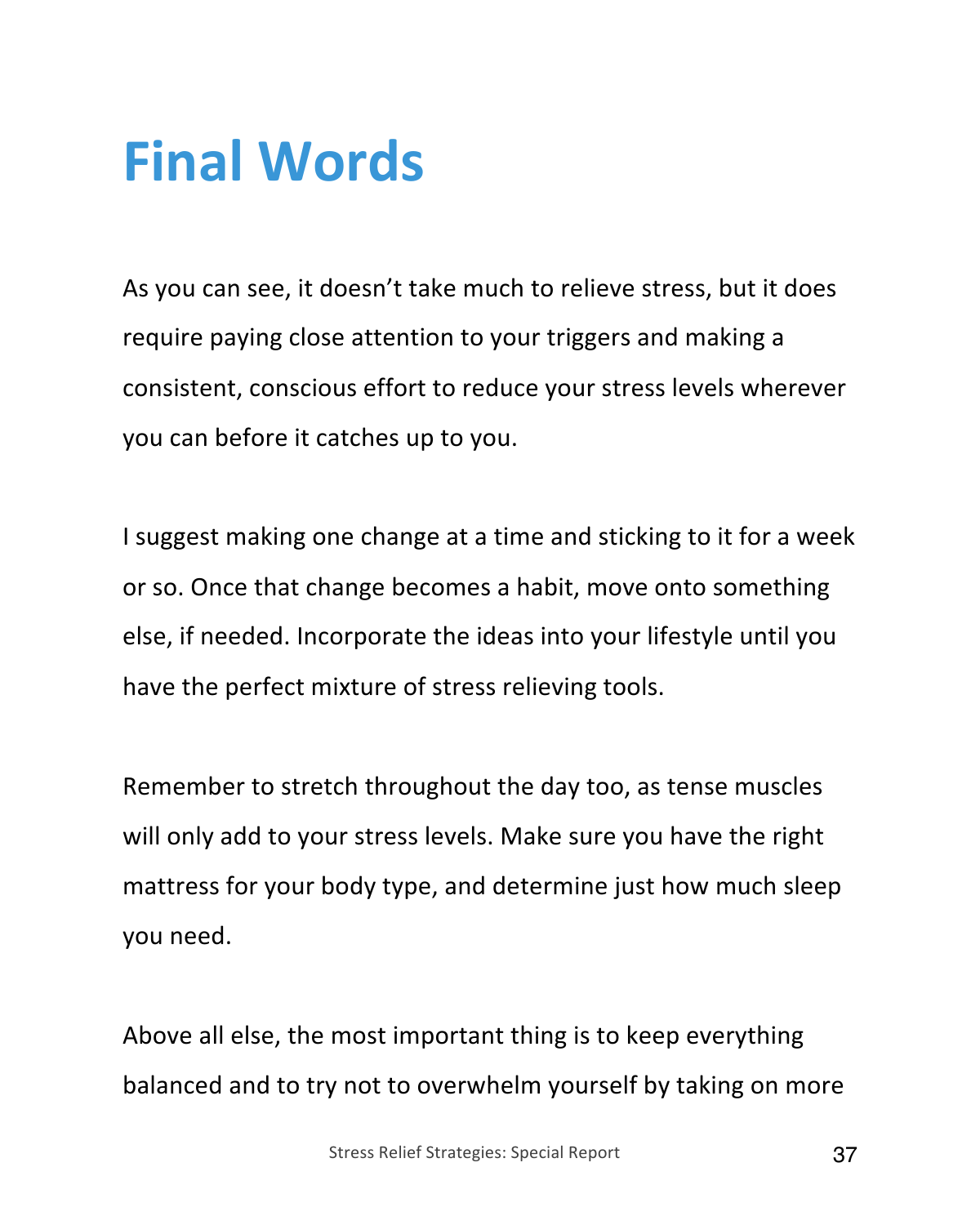than you can handle. When your mind becomes cluttered due to anxiety and stress, it's hard to think clearly.

I hope you find all the tips in this special report helpful for your new, less-stressed life!

And remember to always carve time in your day to feed your soul, as this will surely keep stress at bay!

To a stress-free life,